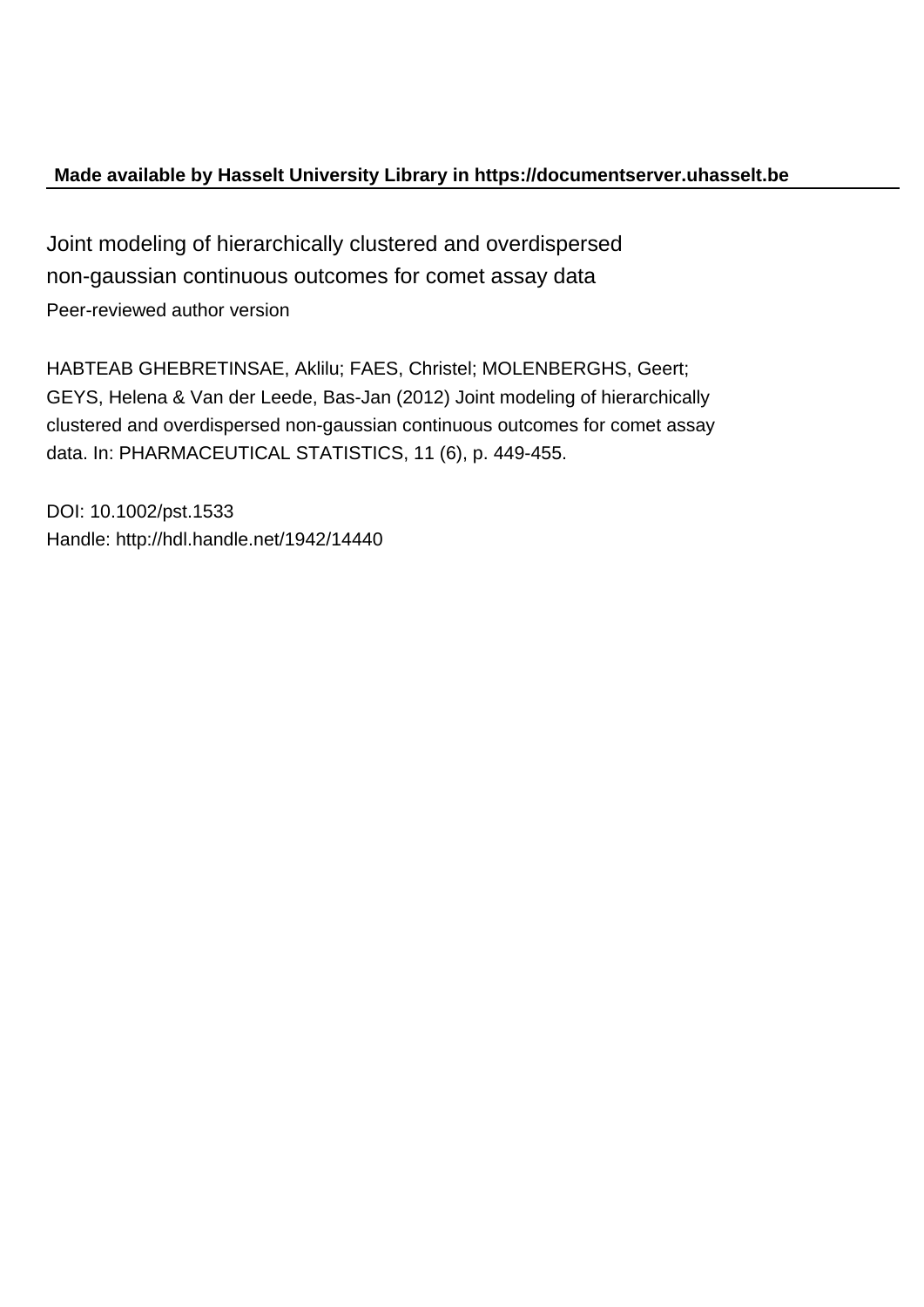# Joint Modeling of Hierarchically Clustered and Overdispersed Non-Gaussian Continuous Outcomes for Comet Assay Data

Aklilu Habteab Ghebretinsae<sup>1</sup> Christel Faes<sup>1</sup>

Geert Molenberghs<sup>1,2</sup> Helena Geys<sup>3,1</sup> Bas-Jan Van der Leede<sup>3</sup>

<sup>1</sup> I-BioStat, Universiteit Hasselt, B-3590 Diepenbeek, Belgium

 $2$  I-BioStat, Katholieke Universiteit Leuven, B-3000 Leuven, Belgium

 $^3$  Janssen Pharmaceutica, Turnhoutseweg 40, B-2430 Beerse, Belgium

#### Abstract

Multivariate longitudinal or clustered data are commonly encountered in clinical trials and toxicological studies. Typically there is no single standard endpoint to assess the toxicity or efficacy of the compound of interest, but co-primary endpoints are available to assess the toxic effects or the working of the compound. Modeling the responses jointly is thus appealing to draw overall inferences using all responses and to capture the association among the responses. Non-Gaussian outcomes are often modeled univariately using exponential family models. To accommodate both the overdispersion and hierarchical structure in the data. Molenberghs et al. (2010) proposed using two separate sets of random effects. This paper considers a further extension to a multivariate setting with hierarchically clustered and overdispersed non-Gaussian outcomes. Gamma random effect for the over-dispersion and normal random effects for the clustering in the data are being used. The two outcomes are jointly analyzed by assuming that the normal random effects for both endpoints are correlated. The association structure between the response is analytically derived. The fit of the joint model to data from a so-called comet assay are compared with the univariate analysis of the two outcomes.

Some Keywords: Comet Assay; Gamma random effect; Hierarchical model; Joint model; Normal random effect.

# 1 Introduction

Multivariate longitudinal or clustered data are commonly encountered in clinical trials and toxicological studies. Typically, there is no single standard endpoint to assess the toxicity or efficacy of the compound of interest, but multiple endpoints, the so-called co-primary endpoints, are available to assess the toxic effects or the activity of the compound. In a comet assay, for instance, different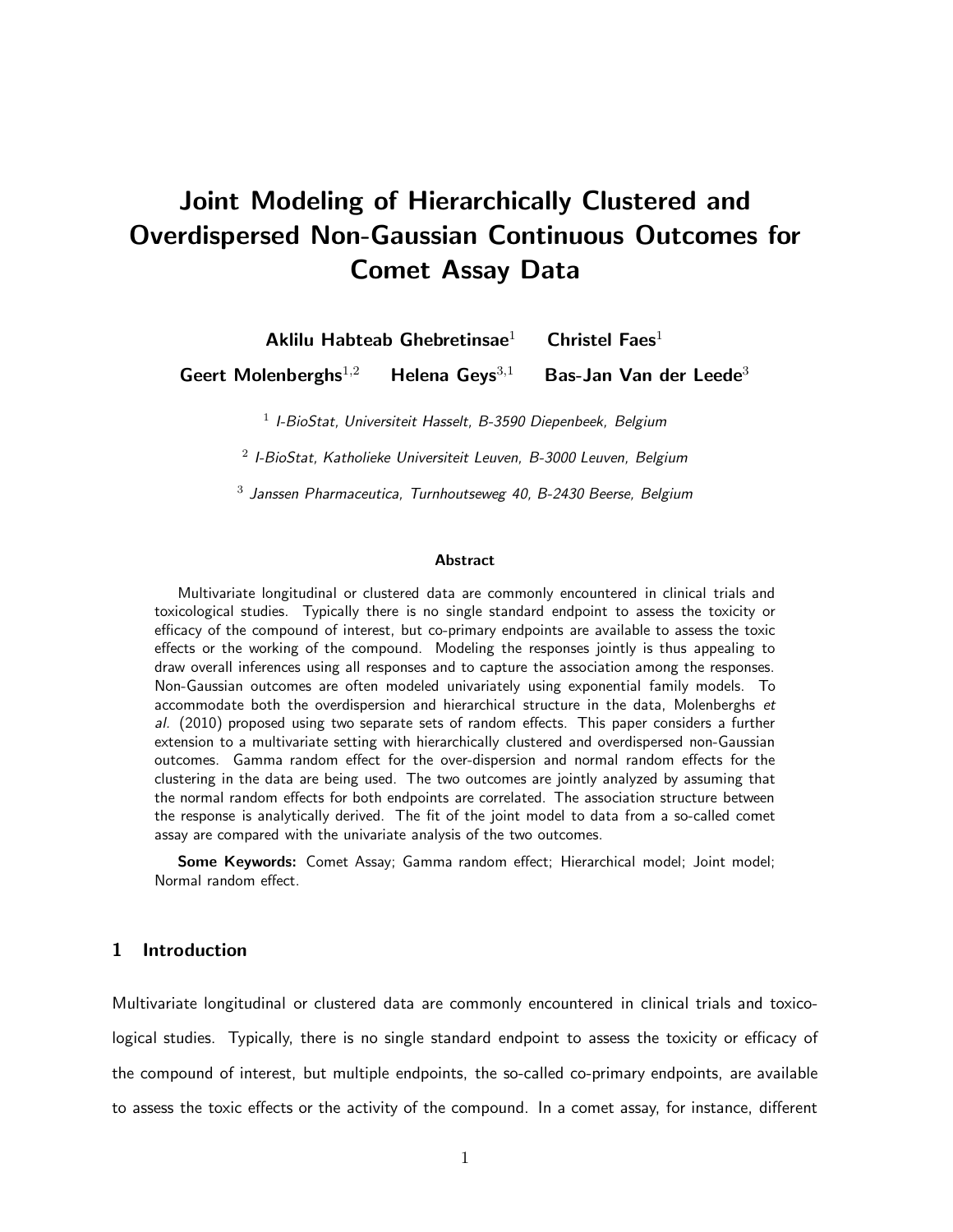outcomes/co-primary endpoints (Lovell and Omori 2008, Wiklund and Agurell 2003) are used to assess the DNA damage of a cell as a result of an exposure: the tail length, tail intensity, and tail moment; these outcomes will formally be introduced in the next section. Most often, the tail length and tail intensity are used. Typically, univariate analyses are conducted to asses the treatment effect on each endpoint separately, leading to as many conclusions as there are endpoints regarding the same treatment effect. In particular, for the comet assay, one tends to focus primarily on tail intensity because of its discriminative power. Ideally though, one would prefer to reach a conclusion on the overall effect using all outcomes simultaneously, necessitating joint modeling. An added value of joint modeling is that inferences can be drawn about the association between outcomes as well.

Various modeling approaches for specifying a joint distribution are possible (Fitzmaurice et al., 2009, Ch. 14; Fieuws and Verbeke, 2004). First, this can be effectuated by specifying the full multivariate distribution of the outcomes. This allows for drawing marginal inferences regarding the characteristics of the individual outcomes, but it requires many parameters and while the multivariate Gaussian distribution is well-known, there are many distributions for which no commonly accepted multivariate distribution is available. Second, by the use of *conditional models* where the joint distribution is expressed as the product of the conditional distribution of the first outcome conditional on the second outcome and the marginal distribution of the second outcome. However, factorization can be done in many ways, leading to different results, and it requires the specification of many parameters. Third, *shared-parameter models* can be entertained, where a pair of outcomes are associated by using a common latent variable, e.g., a common random effect. This is a simple but very strong assumption about the association between outcomes. Fourth, one can relax the latter assumption by using multivariate random effects, in which the two outcomes are associated via separate but correlated random effects. This is more flexible than shared-parameter models, but might still fail to fully capture the association structure and/or the variance function. Fifth, dimension reduction using principal component can be used, upon which the principal components are subjected to univariate analysis. While simple, the resulting inferences may not be about the parameters of direct scientific interest. In this manuscript, we focus on a flexible multivariate random effects approach.

The paper is organized as follows. In Section 2, the comet data are introduced. The joint model for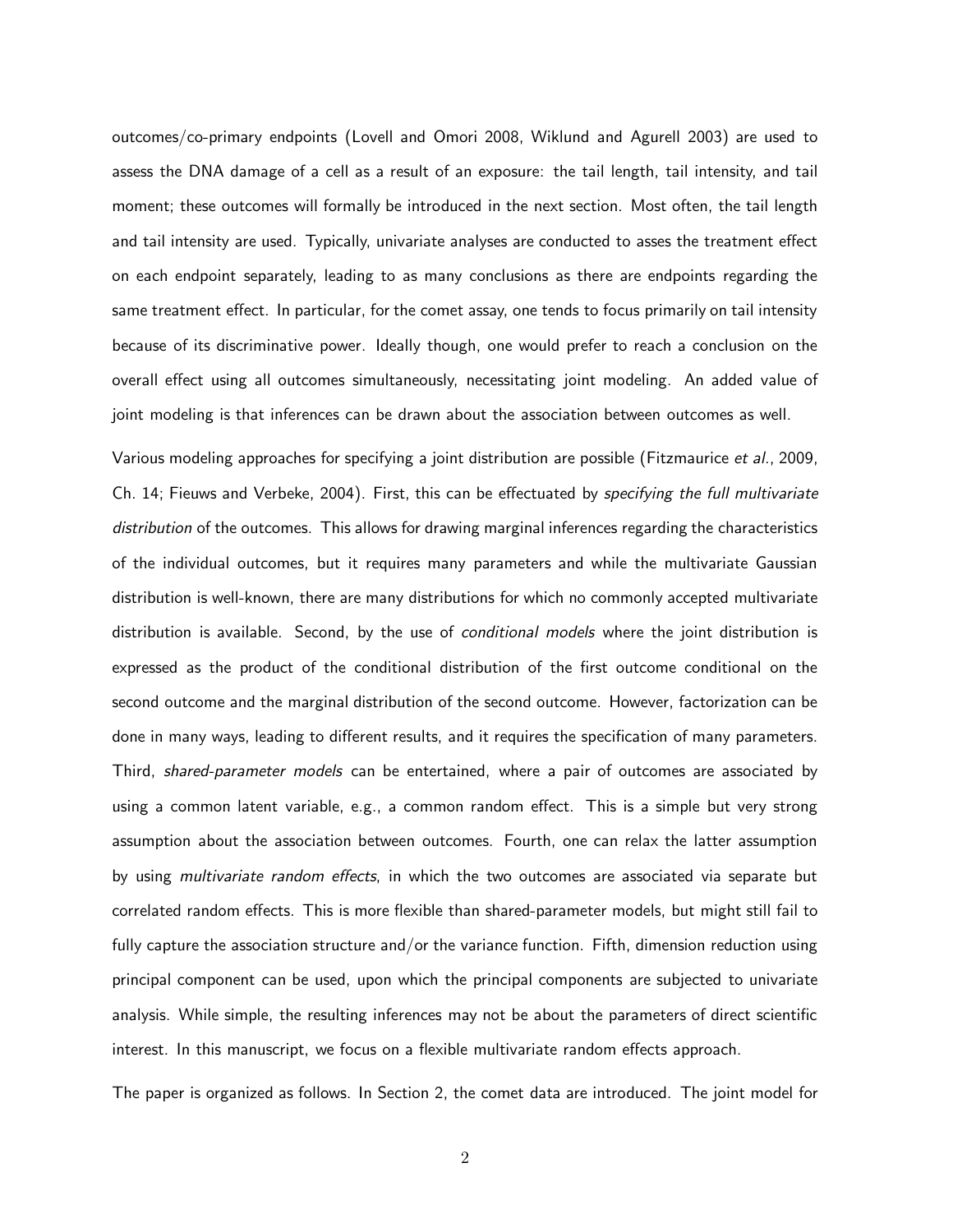two hierarchical, overdispersed non-Gaussian outcomes is outlined in Section 3, and characteristics of the models are derived. It is then applied to comet data in Section 4.

#### 2 Data Description

A comet assay, regularly encountered in pre-clinical research (Ejchart and Sadlej-Sosnowska 2003, Lovell and Omori 2008), is a sensitive method to assess DNA damage. During the last decade the assay gained widespread use in various areas and has emerged as a standard tool in the pharmaceutical for the assessment of the safety of potential new drugs. Typically, a comet assay is a single cell microgel electrophoresis method detecting DNA damage in any target tissue or organ of which a single cell suspension can be prepared. Cells are embedded in agarose, membranes are lysed and proteins extracted. Exposure to high alkali (pH>13.0) allows expression of single strand breaks and subsequent alkaline electrophoresis ensures migration of DNA fragments out of the nucleus. Visualization of this DNA migration (typical comet-like structures) is performed by a fluorescent dye. An image analysis system coupled to a microscope permits quantification of DNA damage at the single cell level. Three measures are commonly used: the tail migration (i.e., tail length), percentage tail intensity, and tail moment. Tail length is the distance from the perimeter of the comet head to the last visible point in the tail; percentage tail intensity is the percentage of DNA fragments present in the tail, while tail moment is the product of the amount of DNA in the tail and the mean distance of migration in the tail. In many experiments, the cells from a single animal are placed on a number of slides. Although there is no consensus among the experts as to the most appropriate statistical method and design (the number of slides and the replicates), some studies (Wiklund and Agurell 2003, Smith et al. 2008) indicate 3 slides and about 50 replicates/cells would be appropriate.

The statistical analysis of such a comet assay is complicated because of several issues in the data. The comet assay represents a hierarchical design with animals nested within doses, a number of slides per animals and several cells measured per slide. Comet measures from an animal are oftentimes not normally distributed but are rather asymmetric, skewed, bi- or multi-modal, a mixture of different distributions, etc. The complications that arise from the various non-normal distributions of comet endpoints are avoided in most standard analyses through the use of the central limit theorem. While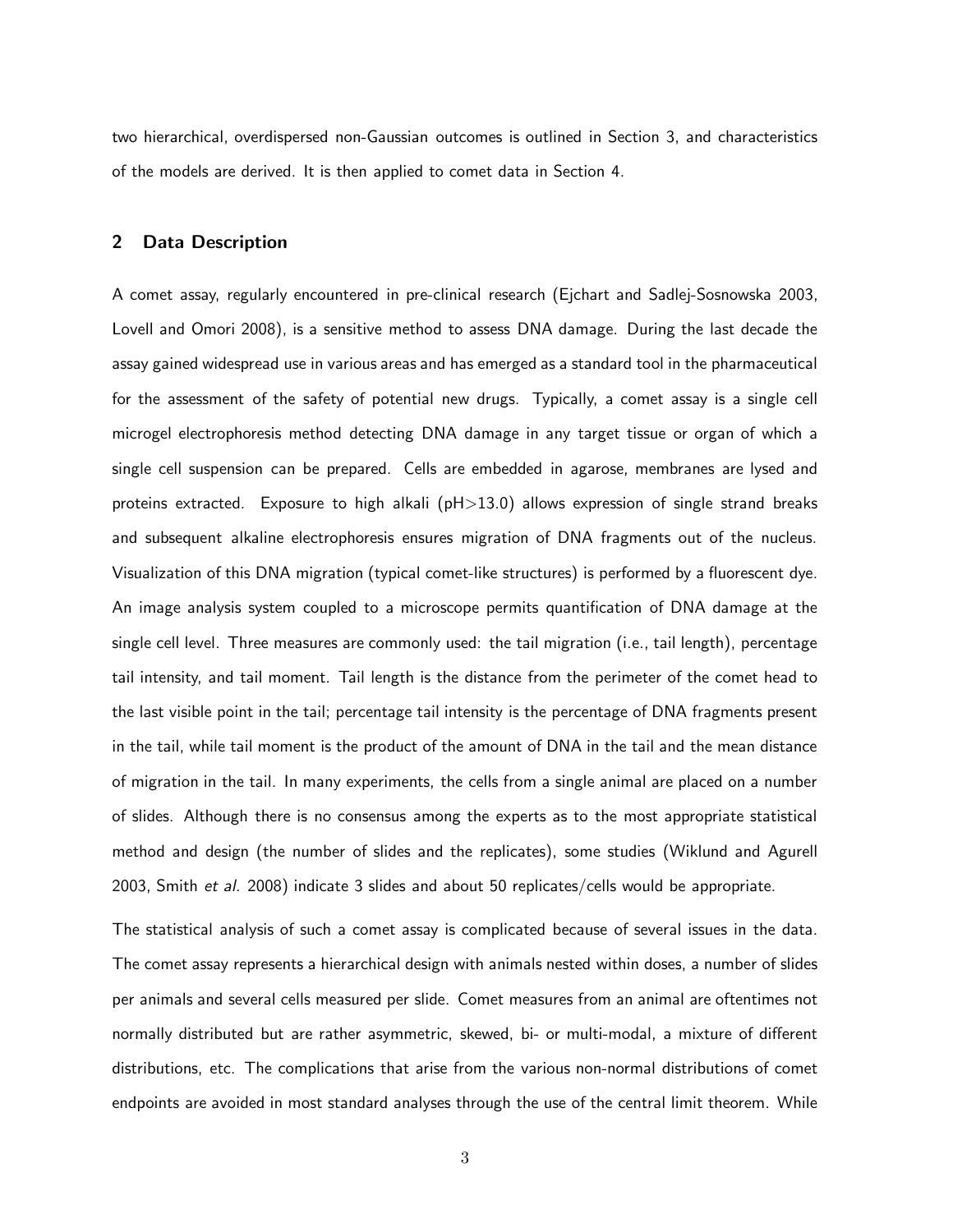the original data at the cell level may not be normally distributed, mean (or median) summaries at slide or animal level will be approximately normally distributed (given the typically large sample sizes) and are thus amenable to standard statistical analyses. Hierarchical or multilevel models make use of information on the various levels of variability but may be quite complex in terms of the distribution between cells of the same animals and difficult to interpret and explain. Their advantage, however, is that they provide estimates of the variability at each level and make use of the information at the cell level thus increasing the power of the study especially if the between-animal variability is not too large. Variability is expected between slides because of the variability in the handling of the different slides, and also variability between animals is expected, because of the individual-specific differences. Previous (univariate) analyses on the same data indicate the importance of slide variability in contrast to the smaller rat variability (Ghebretinsae et al. 2011).

Here the data correspond to 24 male rats that received a daily oral dose of a compound. Rats were randomized to either one of the three dose levels (low, medium, and high) or the vehicle (control). On the day of necropsy, an extra group of three animals received a single dose of a positive control (Pos. C.). The animals were sacrificed 3 hours after the last dose administration, their livers were removed and processed for the comet assay. For each animal, a cell suspension is prepared. From each cell suspension, three replicate samples were prepared for scoring. Fifty randomly selected, non-overlapping cells per sample were then scored for DNA damage using a semi-automated scoring system. Thus, a total of 150 liver cells were scored per animal, on three slides. Data for tail intensity and tail length are represented in Figure 1. Previous work on the same data indicate dispersion is more pronounced for tail length, due in part to the occurrence of zeroes.

#### 3 Joint Model for Two Hierarchical, Overdispersed Positive Outcomes

In this section, a joint model for hierarchical, overdispersed positive outcomes is proposed. First, the setting of a single hierarchical, overdispersed outcome is introduced, which is then extended to the multivariate setting.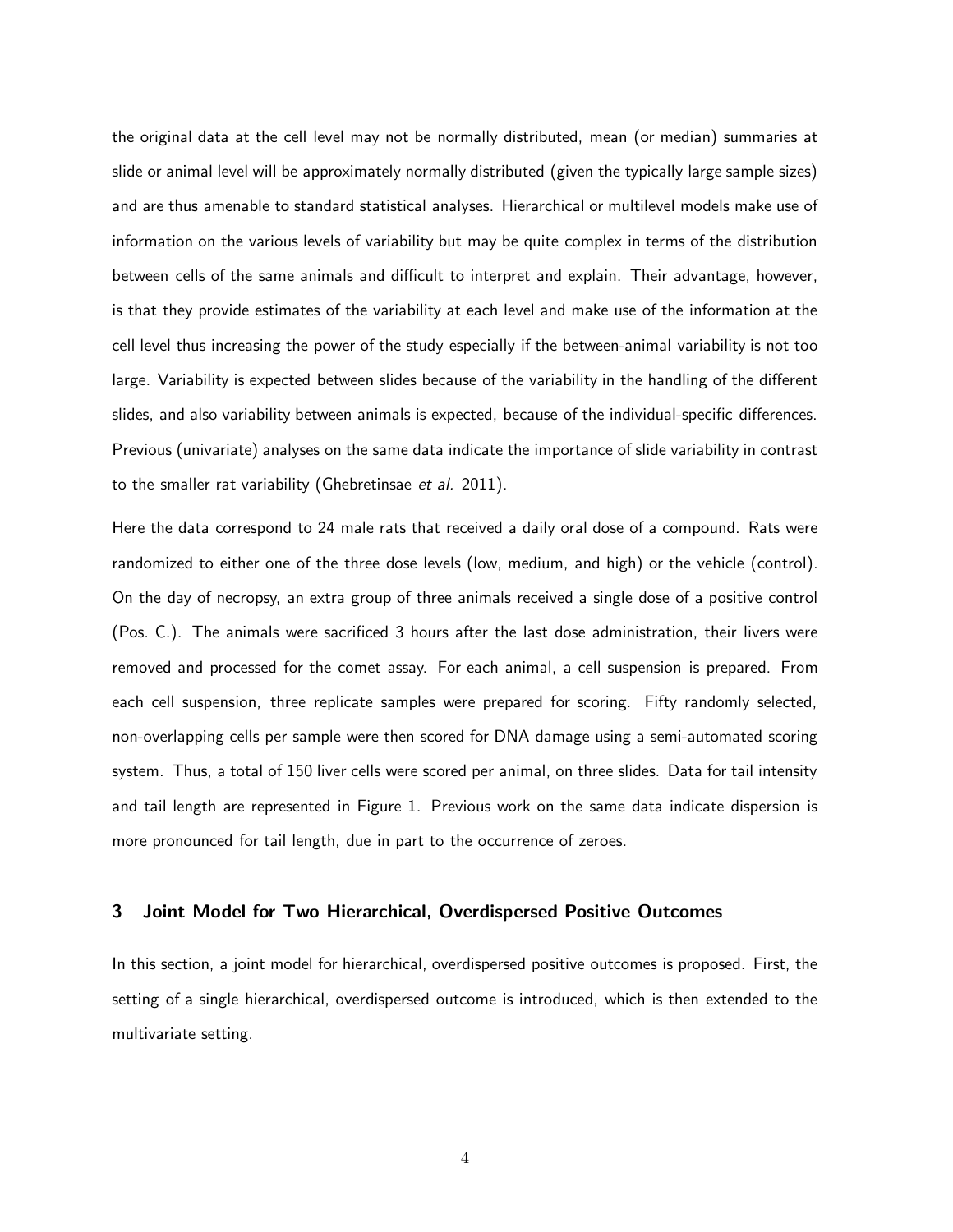

Figure 1: Scatter plot and box plots of the tail length versus tail intensity

## 3.1 Univariate Analysis

Because the primary outcomes, tail intensity and tail length, are skewed, non-negative and continuous, which is similar to many time-to-event data (Duchateau and Janssen 2007), an exponential or Weibull distribution is a natural choice. To start, we account for one level in the hierarchy of the data, namely the variability between slides. As proposed by Ghebretinsae et  $al$  (2011), we use a combined Weibull model with normal random effects to handle the hierarchy in the data and a gamma conjugate random effect to account for overdispersion in the response. This model falls into the model family as proposed by Molenberghs et al. (2010).

Let  $Y_{ij}$  be the  $j^{th}$  cell of subject  $i$  measured for tail length or tail intensity, grouped in to  $\boldsymbol{Y}_i$ . The model can be expressed as:

$$
f(\mathbf{y}_i|\boldsymbol{\theta}_i, \mathbf{b}_i) = \prod_{j=1}^{n_i} \lambda \rho \theta_{ij} y_{ij}^{\rho-1} e^{\eta_{ij}} e^{-\lambda y_{ij}^{\rho} \theta_{ij} e^{\eta_{ij}}},
$$
  

$$
\eta_{ij} = \mathbf{x}_{ij}^{\prime} \boldsymbol{\xi} + \mathbf{z}_{ij}^{\prime} \mathbf{b}_i,
$$
  

$$
f(\boldsymbol{\theta}_i) = \prod_{j=1}^{n_i} \frac{1}{\beta_j^{\alpha_j} \Gamma(\alpha_j)} \theta_{ij}^{\alpha_j-1} e^{-\theta_{ij}/\beta_j},
$$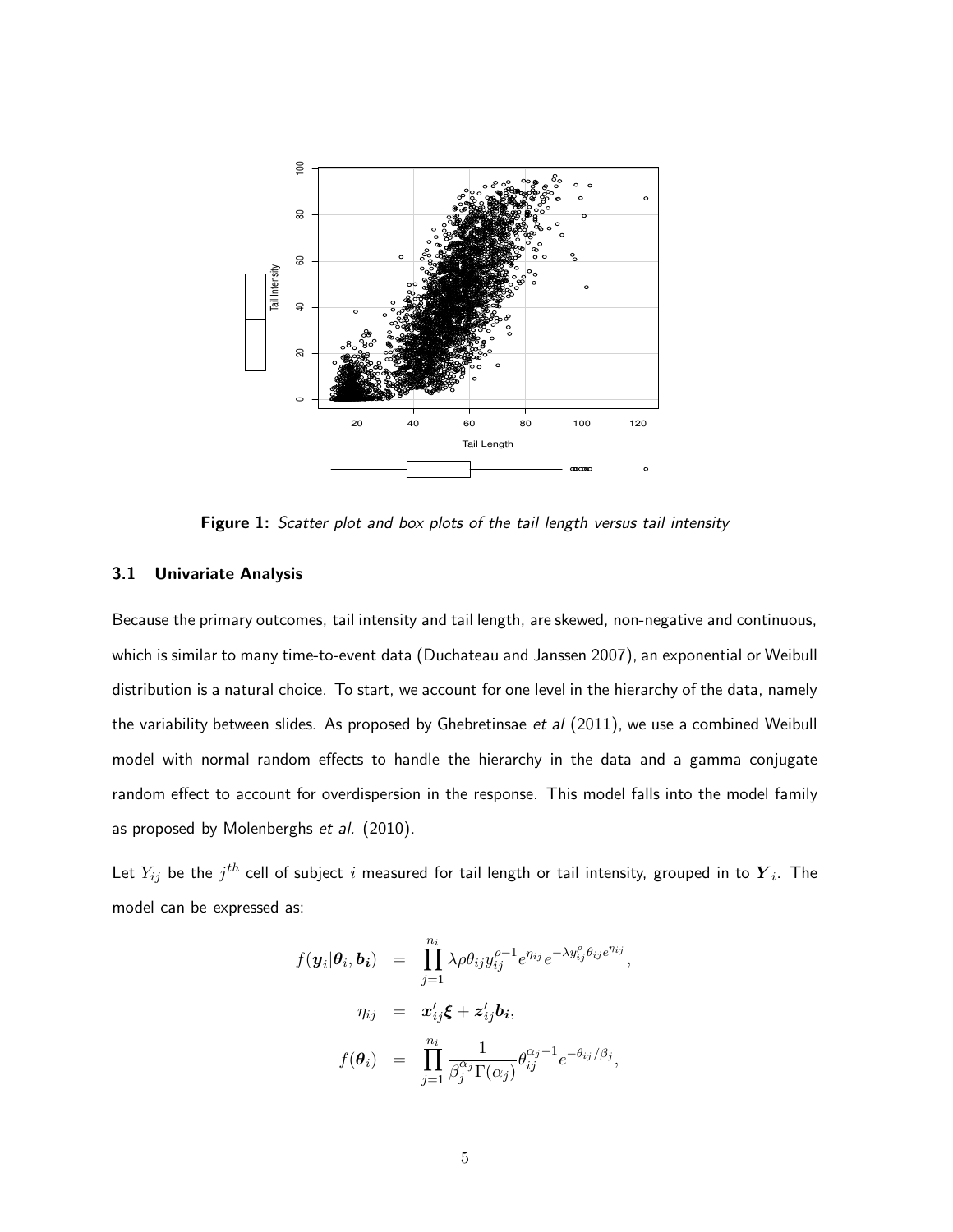$$
f(\mathbf{b_i}) = \frac{1}{(2\pi)^{q/2}|D|^{1/2}}e^{-\frac{1}{2}\mathbf{b_i}^{\prime}D^{-1}\mathbf{b_i}}.
$$

with  $b_i$  the zero-mean normally-distributed slide-specific random effects, with variance-covariance D, to account for the clustering of observations and  $\theta_{ij}$  the gamma-distributed measurement-specific random effects to accommodate for overdispersion. Further,  $\lambda$  and  $\rho$  are Weibull parameters, and  $\alpha_j$  and  $\beta_j$  are gamma parameters. Here,  $\eta_{ij}$  is a linear predictor, with fixed-effects parameter  $\boldsymbol{\xi}$  and design vectors  $x_{ij}$  and  $z_{ij}$  for the fixed effects and random effects, respectively. This model is called the Weibull-Gamma-Normal model.

#### 3.2 Joint Analysis

The proposed joint model for tail length and tail intensity assumes a Weibull-Gamma-Normal model for both endpoints. The endpoints are associated by the use of bivariate normal random effects for the two endpoints, instead of the use of two separate (univariate) random effects, which we will call the Weibull-Gamma-Multivariate Normal model.

Let  $Y_{1ij}$  and  $Y_{2ij}$  be the  $j^{th}$  measurements of subject  $i$  for the two outcomes, tail length and tail intensity. With notation similar to the above, the linear part for the two responses are assumed to be:

$$
\eta_{1ij} = \mathbf{x}'_{1ij}\mathbf{\xi}_1 + b_{1i},
$$
  

$$
\eta_{2ij} = \mathbf{x}'_{2ij}\mathbf{\xi}_2 + b_{2i},
$$

with  $\bm{x}_{1ij}$  and  $\bm{x}_{2ij}$  design matrices,  $\bm{\xi}_1$  and  $\bm{\xi}_2$  vectors of unknown fixed-effect parameters, and  $b_{1i}$ and  $b_{2i}$  the cluster-specific random intercepts for the first and second outcomes, respectively. These two random effects are assumed bivariate normally distributed:

$$
\left(\begin{array}{c}b_{1i}\\b_{2i}\end{array}\right)\sim N\left[\left(\begin{array}{c}0\\0\end{array}\right),\left(\begin{array}{cc}d_1^2&rd_1d_2\\rd_1d_2&d_2^2\end{array}\right)\right],
$$

with  $d_1^2$  and  $d_2^2$  the variances of the random intercepts and  $r$  the correlation between them. The association between the two endpoints is induced via the parameter  $r$ . More details on this are given in the next section. Conditionally on the normally distributed random effects  $(b_{1i}$  and  $b_{2i})$ ,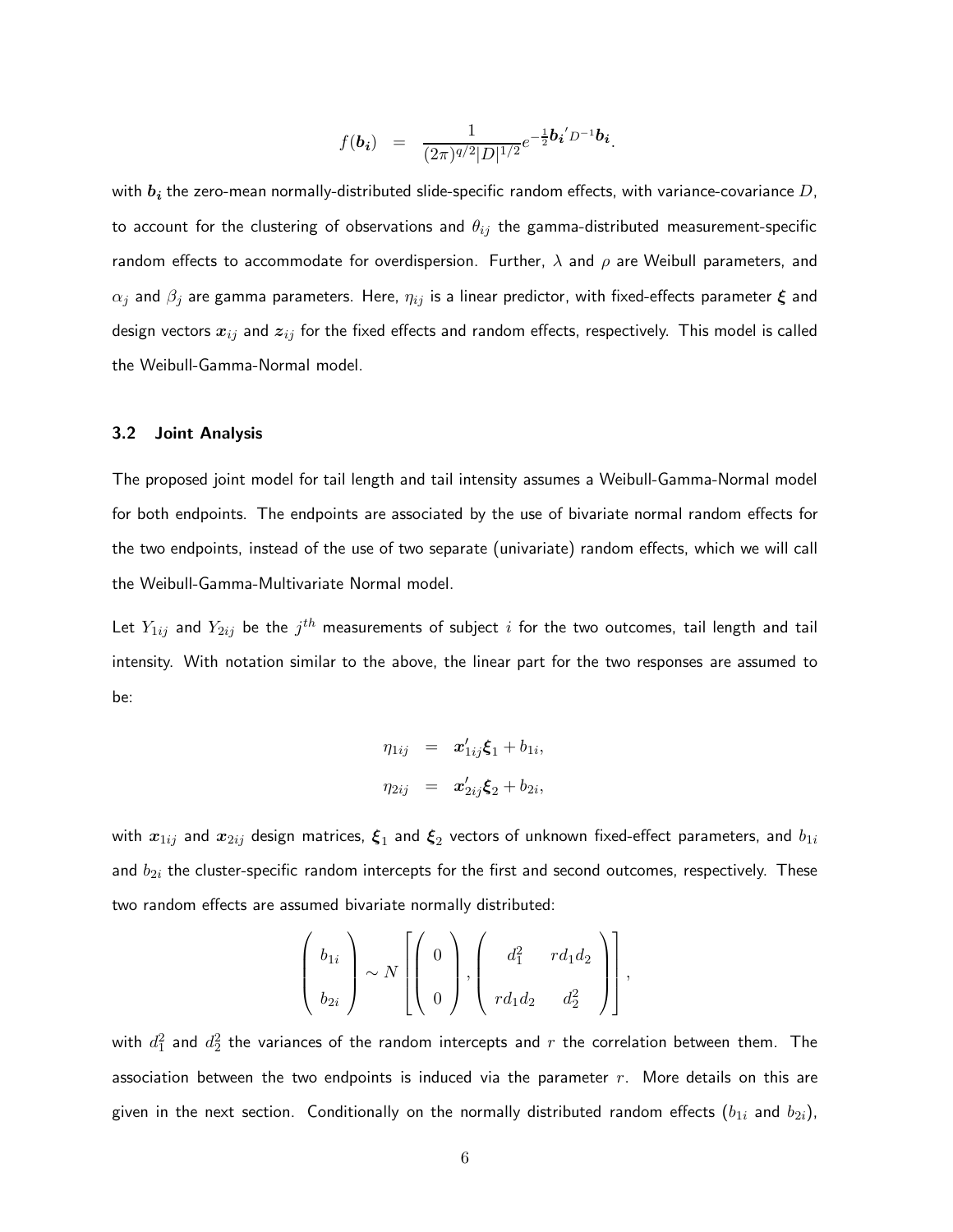it is assumed that the two outcomes are independent. Testing for treatment effect based on both endpoints simultaneously is conveniently done by way of a likelihood ratio test for the treatment effect parameters in both endpoints combined.

In terms of estimation, we opt for maximum likelihood using partial marginalization. This implies that the gamma random effects are analytically integrated out from the likelihood, while numerical integration, as implemented in the SAS procedure MIXED, is invoked to marginalize over the normally distributed random effects. The code is given in the Appendix.

#### 3.3 Correlation Between Both Responses

The association between both outcomes is captured via the bivariate normal random effects. However, the correlation between the two random effects is not necessarily equal to the correlation between the two responses. Furthermore, a significant correlation at the cluster level does not necessarily imply a significant correlation between the two responses taken from the same cell. In this section, it is established how the correlation between the outcomes is related with the correlation between the random effects.

The correlation between two measurements from the same subject for a single response, also called the intraclass correlation (ICC), is equal to:

$$
Corr(Y_{\ell ij}, Y_{\ell ik}) = \left[e^{\frac{d_{\ell}^{2}}{\rho^{2}}} - 1\right] / \left[\frac{2\rho B(\alpha - \frac{2}{\rho}, \frac{2}{\rho})e^{\frac{d_{\ell}^{2}}{\rho^{2}}}}{B(\alpha - \frac{1}{\rho}, \frac{1}{\rho})^{2}} - 1\right]
$$

with  $\ell = 1,2$ ,  $\rho$  the shape parameter of the Weibull distribution,  $d_\ell^2$  the random-effects variance (equal to  $d_1^2$  or  $d_2^2$  for tail length and tail intensity, respectively), and  $\alpha$  the shape parameter of the Gamma random effects distribution.  $B(\cdot, \cdot)$  is the beta function. A large value for the shape parameter  $(\alpha)$ indicates a small amount of overdispersion, which in the limit reduces to the Weibull-Normal model for a univariate outcome. In this case, the intraclass correlation reduces to:

$$
\text{Corr}(Y_{\ell ij}, Y_{\ell ik}) = \left[e^{\frac{d_{\ell}^2}{\rho^2}} - 1\right] / \left[\frac{2\rho\Gamma(\frac{2}{\rho})e^{\frac{d_{\ell}^2}{\rho^2}}}{\Gamma(\frac{1}{\rho})^2} - 1\right],
$$

with  $\Gamma(\cdot)$  the gamma function.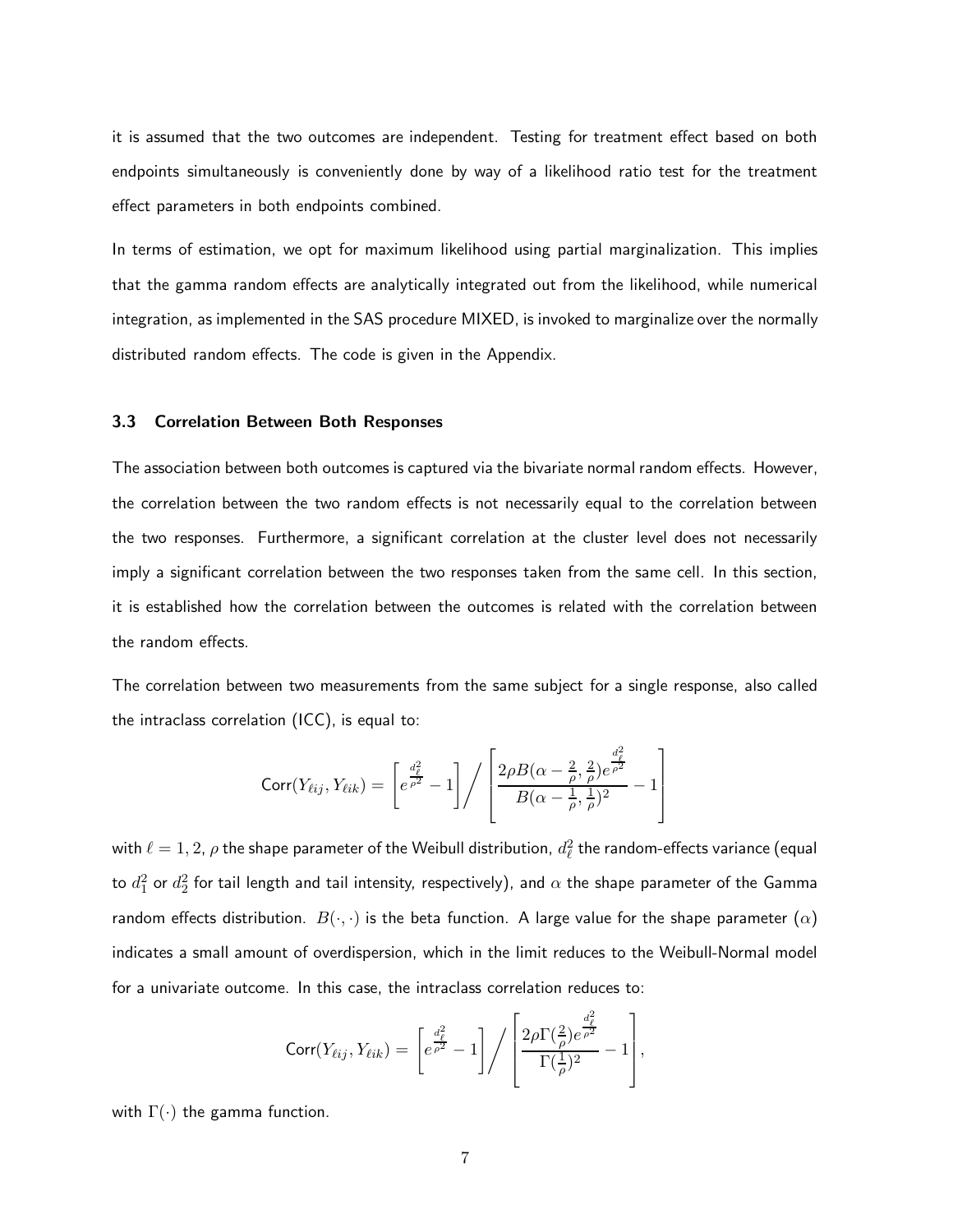On the other hand, the correlation between the two outcomes (tail length and tail intensity) of the same cell is given by the following expression

$$
Corr(y_{1ij}, y_{2ij}) = \left(\frac{e^{\frac{r d_1 d_2}{\rho_1 \rho_2}} - 1}{\sqrt{\frac{2\rho_1 B\left(\alpha_1 - \frac{2}{\rho_1}, \frac{2}{\rho_1}\right)e^{\frac{d_1^2}{\rho_1^2}} - B\left(\alpha_1 - \frac{1}{\rho_1}, \frac{1}{\rho_1}\right)^2}}\right)^{1/2}
$$
\n
$$
\times \frac{B\left(\alpha_2 - \frac{1}{\rho_2}, \frac{1}{\rho_2}\right)}{\left[2\rho_2 B\left(\alpha_2 - \frac{2}{\rho_2}, \frac{2}{\rho_2}\right)e^{\frac{d_2^2}{\rho_2^2}} - B\left(\alpha_2 - \frac{1}{\rho_2}, \frac{1}{\rho_2}\right)^2\right]^{1/2}}
$$
\n
$$
= \frac{\left(e^{\frac{r d_1 d_2}{\rho_1 \rho_2}} - 1\right)}{\left(e^{\frac{r d_1 d_2}{\rho_1 \rho_2}} - 1\right)^{\frac{1}{2}}\sqrt{\text{ICC}_1}\sqrt{\text{ICC}_2}},\tag{1}
$$

where ICC<sub>1</sub> and ICC<sub>2</sub> are the intracluster/class correlation for responses 1 and 2, respectively. The correlation between the two endpoints is proportional to the correlation between the two random effects, with the same sign. So, when two random effects are positively or negatively correlated, the correlation between endpoints follows accordingly and when the correlation between the two random effects is zero, then the correlation between the two endpoints is zero as well. In other words, the correlation is induced entirely by the correlation between the two random effects. This correlation also depends on the Weibull shape parameters  $\rho_1$  and  $\rho_2$ .

For a joint model based on two linear mixed model, the bivariate correlation between the two endpoints is given by  $\textsf{Corr}(Y_{1ij}, Y_{2ij}) = r\sqrt{\textsf{ICC}_1}\sqrt{\textsf{ICC}_2}$  (Fitzmaurice et al., 2009, Ch. 14). It is by definition smaller than or equal to the correlation between the two random intercepts. Only when both intra-class correlations are 1, equality holds. However, it is not straightforward in this case. Details on the calculations are given in Appendix B.

#### 3.4 Simulation Study

A set of simulations was conducted to evaluate the performance of the different models in terms of the type I and II error rates, as well as bias of the parameter estimates. Two batches of simulation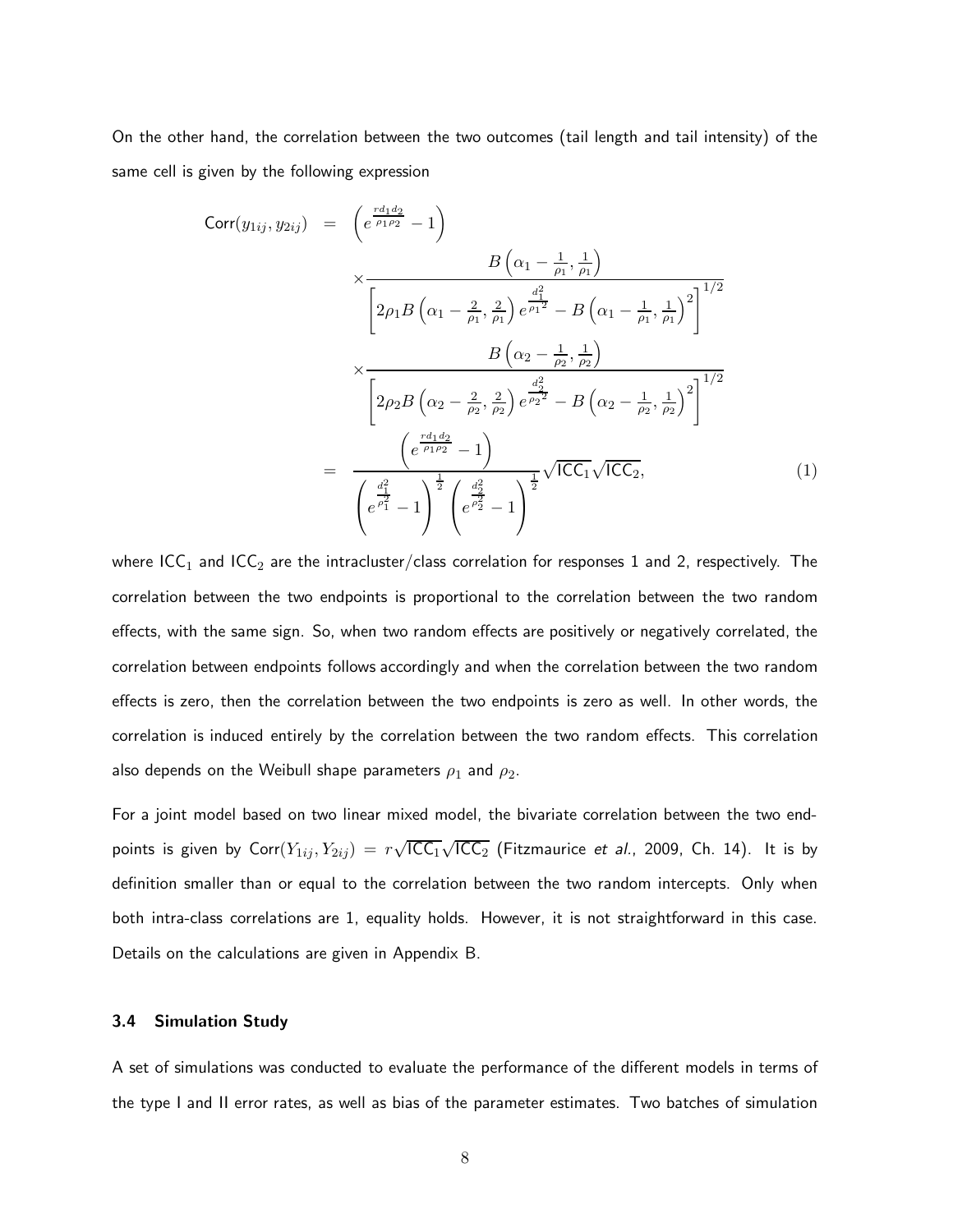were done for two levels of overdispersion. We considered two treatment groups: active and vehicle control. In the first set of simulations, we assume there are 3 animals, hence 9 slides, and a total of 450 cells in each treatment group. In contrast, in the second batch, 6 animals and 18 slides each with 10 cells, are considered. Two responses were generated, one with and the other without overdispersion. The first response  $Y_{1ij} \sim \mathsf{Weibull}(\rho_1, \theta_{ij} e^{\eta_{1ij}})$  follows a Weibull-gamma-normal, while  $Y_{2ij} \sim$  Weibull $(\rho_2, e^{\eta_2 i_j})$  follows a Weibull-normal, with further

$$
\eta_{kij} = \beta_{k0} + \beta_{k1} T_{ij} + b_{ki}, \qquad (k = 1, 2)
$$

$$
\theta_{ij} \sim \text{Gamma}\left(\alpha, \frac{1}{\alpha}\right).
$$

 $T_{ij}$  is the indicator for the treatment group. Random effects are correlated and follow:

$$
\left(\begin{array}{c}b_{1i}\\b_{2i}\end{array}\right)\sim N\left[\left(\begin{array}{c}0\\0\end{array}\right),\left(\begin{array}{cc}d_1^2&rd_1d_2\\rd_1d_2&d_2^2\end{array}\right)\right].
$$

Different correlation levels between the random effects as well as different overdispersion level were considered to gauge the impact of these characteristics. We set the random-effects standard deviations to  $d_1 = d_2 = 0.2$  and the Weibull shape parameters to  $\rho_1 = \rho_2 = 0.4$ . The correlation r ranges over 0.9, 0.6, and 0.3 in both sets of simulations. Because interest lies in assessing the type I and II error rates, the data are generated under the null  $(\beta_{10} = \beta_{11} = -1$  and  $\beta_{21} = \beta_{21} = -1)$  for the type I error rate, and under the alternative  $(\beta_{10} = -1, \beta_{11} = -1.3, \beta_{20} = -1, \text{ and } \beta_{21} = -1.3)$  to assess the type II error rate. An overdispersion level of  $\alpha = 0.8$  is used for the first set of simulation and  $\alpha = 1.5$  for the second one. A total of 200 such datasets is generated per run. The two responses are analyzed separately using: (1) a traditional model, i.e., analysis of variance on the summary measure (mean) of the log-transformed response; (2) a classical Weibull model; (3) a Weibull-normal model; (4) a Weibull-gamma-normal model; and finally (5) Joint modeling.

## 4 Application to the Comet Data

#### 4.1 Univariate Analyses

Univariate analyses for tail intensity and tail length are performed separately for the comet assay data. The endpoints are analyzed both with and without overdispersion, using the Weibull-Gamma-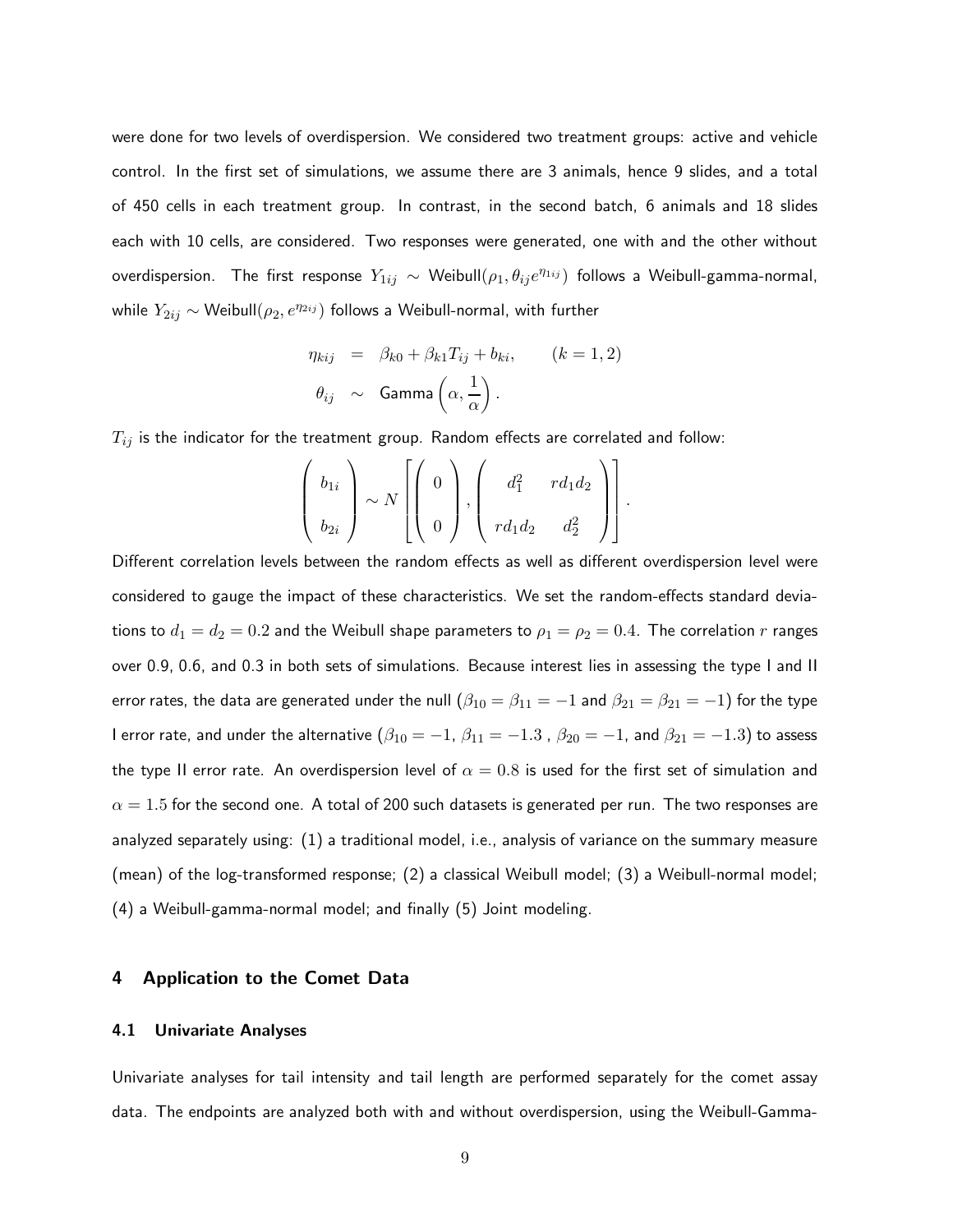|                 |            | Weibull-Gamma-Normal |            | Weibull-Normal     |            |
|-----------------|------------|----------------------|------------|--------------------|------------|
| Effect          | Par.       | Estimate(s.e.)       | $p$ -value | Estimate(s.e.)     | $p$ -value |
| Veh.            | $\beta_0$  | $-30.9295(0.7264)$   | 0.0001     | $-15.6378(0.2517)$ | 0.0001     |
| Low vs. veh.    | $\beta_1$  | $-11.9378(0.4445)$   | 0.0001     | $-4.4965(0.2243)$  | 0.0001     |
| Med.vs. veh.    | $\beta_2$  | $-12.1552(0.4472)$   | 0.0001     | $-4.5998(0.2245)$  | 0.0001     |
| High vs. veh.   | $\beta_3$  | $-12.6026(0.4525)$   | 0.0001     | $-4.8290(0.2251)$  | 0.0001     |
| Pos. C.vs. veh. | $\beta_4$  | $-9.6419(0.4762)$    | 0.0001     | $-3.4808(0.2718)$  | 0.0001     |
| Low vs. Med.    | $\beta_5$  | $-0.2174(0.3398)$    | 0.5241     | $-0.1033(0.2206)$  | 0.6410     |
| Low vs. High    | $\beta_6$  | $-0.6648(0.3403)$    | 0.0543     | $-0.3325(0.2206)$  | 0.1358     |
| Med. vs. High   | $\beta_7$  | $-0.4474(0.3402)$    | 0.1923     | $-0.2292(0.2206)$  | 0.3019     |
| Weibull Par.    | $\rho$     | 10.7072(0.2474)      | 0.0001     | 4.9585(0.0580)     | 0.0001     |
| s.d. of RE      | $\sqrt{d}$ | 0.9881(0.08592)      | 0.0001     | 0.6464(0.0543)     | 0.0001     |
| OD par.         | $\alpha$   | 0.8932(0.0463)       | 0.0001     |                    |            |
| -2 loglik.      |            | 28069                |            | 29793              |            |

Table 1: Analysis for Tail Length

Normal and Weibull-Normal models, respectively. Summary results are presented in Tables 1 and 2. For tail intensity, inclusion of the overdispersion random effect neither improved the likelihood, nor affected the estimates and precision of the estimate. On the other hand, for tail length, inclusion of the overdispersion random effect greatly improved the likelihood and also affected the parameter estimation and precision. If we consider the contrast between the low and high dose group for tail length, for instance, the  $p$ -value was 0.1358 based on the model without overdispersion and 0.0543 with overdispersion. For both endpoints, there is a major effect of the compound as compared to the vehicle group. However, the conclusion for the contrasts between the three dose level is different based on both responses. Based on tail intensity, there was a significant difference among the dose levels.

A conventional significance test for  $\alpha$  would test the null hypothesis  $H_0$  :  $\alpha = 0$ . However, this does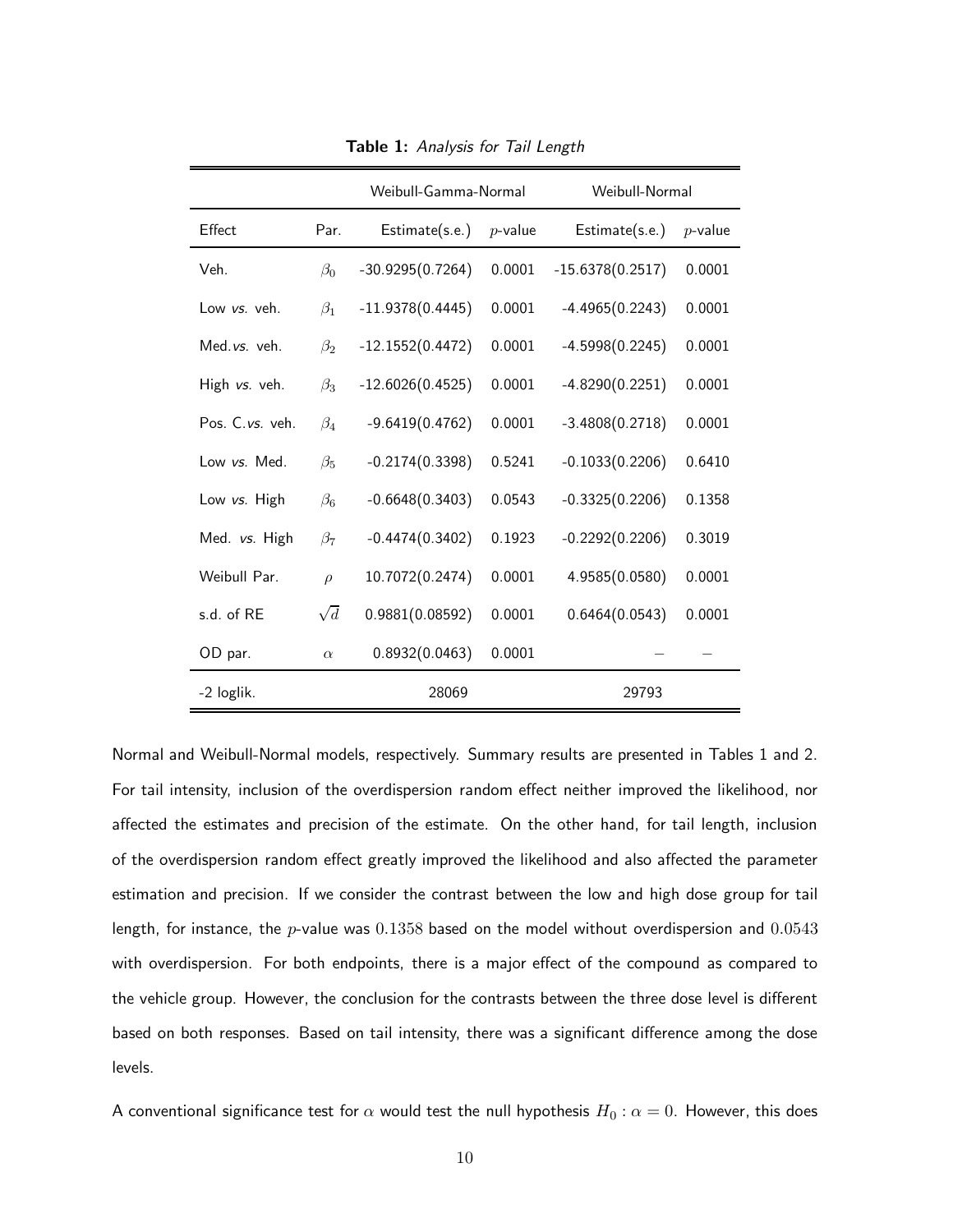|                  |                | Weibull-Gamma-Normal |            | Weibull-Normal    |            |
|------------------|----------------|----------------------|------------|-------------------|------------|
| Effect           | Par.           | Estimate(s.e.)       | $p$ -value | Estimate(s.e.)    | $p$ -value |
| Veh.             | $\beta_0$      | $-2.4628(0.0774)$    | 0.0001     | $-2.4628(0.0774)$ | 0.0001     |
| Low vs. veh.     | $\beta_1$      | $-2.8125(0.0911)$    | 0.0001     | $-2.8126(0.0911)$ | 0.0001     |
| Med. vs. veh.    | $\beta_2$      | $-3.0565(0.0920)$    | 0.0001     | $-3.0566(0.0920)$ | 0.0001     |
| High vs. veh.    | $\beta_3$      | $-3.2777(0.0929)$    | 0.0001     | $-3.2778(0.0929)$ | 0.0001     |
| Pos. C. vs. veh. | $\beta_4$      | $-1.7941(0.1079)$    | 0.0001     | $-1.7941(0.1078)$ | 0.0001     |
| Low vs. Med.     | $\beta_5$      | $-0.2440(0.0874)$    | 0.0065     | $-0.2440(0.0874)$ | 0.0065     |
| Low vs. High     | $\beta_6$      | $-0.4652(0.0875)$    | 0.0001     | $-0.4652(0.0875)$ | 0.0001     |
| Med. vs. High    | $\beta_7$      | $-0.2212(0.0874)$    | 0.0133     | $-0.2212(0.0874)$ | 0.0133     |
| Weibull Par.     | $\rho$         | 1.4158(0.0189)       | 0.0001     | 1.4158(0.0189)    | 0.0001     |
| s.d. of RE       | $\sqrt{d}$     | 0.2201(0.0248)       | 0.0001     | 0.2201(0.0248)    | 0.0001     |
| log OD par.      | $\log(\alpha)$ | 13.9715(2.0370)      | 0.0001     |                   |            |
| -2 loglik.       |                | 33769                |            | 33769             |            |

Table 2: Analysis for Tail Intensity

not correspond to the absence of overdispersion. Rather, overdispersion vanishes as  $\alpha$  approaches infinity.

#### 4.2 Analysis Based on a Combined Endpoint

It is often desirable to opt for a summary analysis of both endpoints, at least to avoid multiple and perhaps conflicting inferences from the univariate analyses. To this end, define tail moment as the product of both the mean distance of migration in the tail and amount of DNA in the tail (intensity). Although not directly the product of the two responses, it indirectly combines information from both endpoints. Also here, inclusion of overdispersion improved the fit and had impact on the parameter estimates as well as on the standard errors; see Table 3. Remember that the contrasts between low, medium and high doses was significant based on the univariate analysis using tail intensity, but not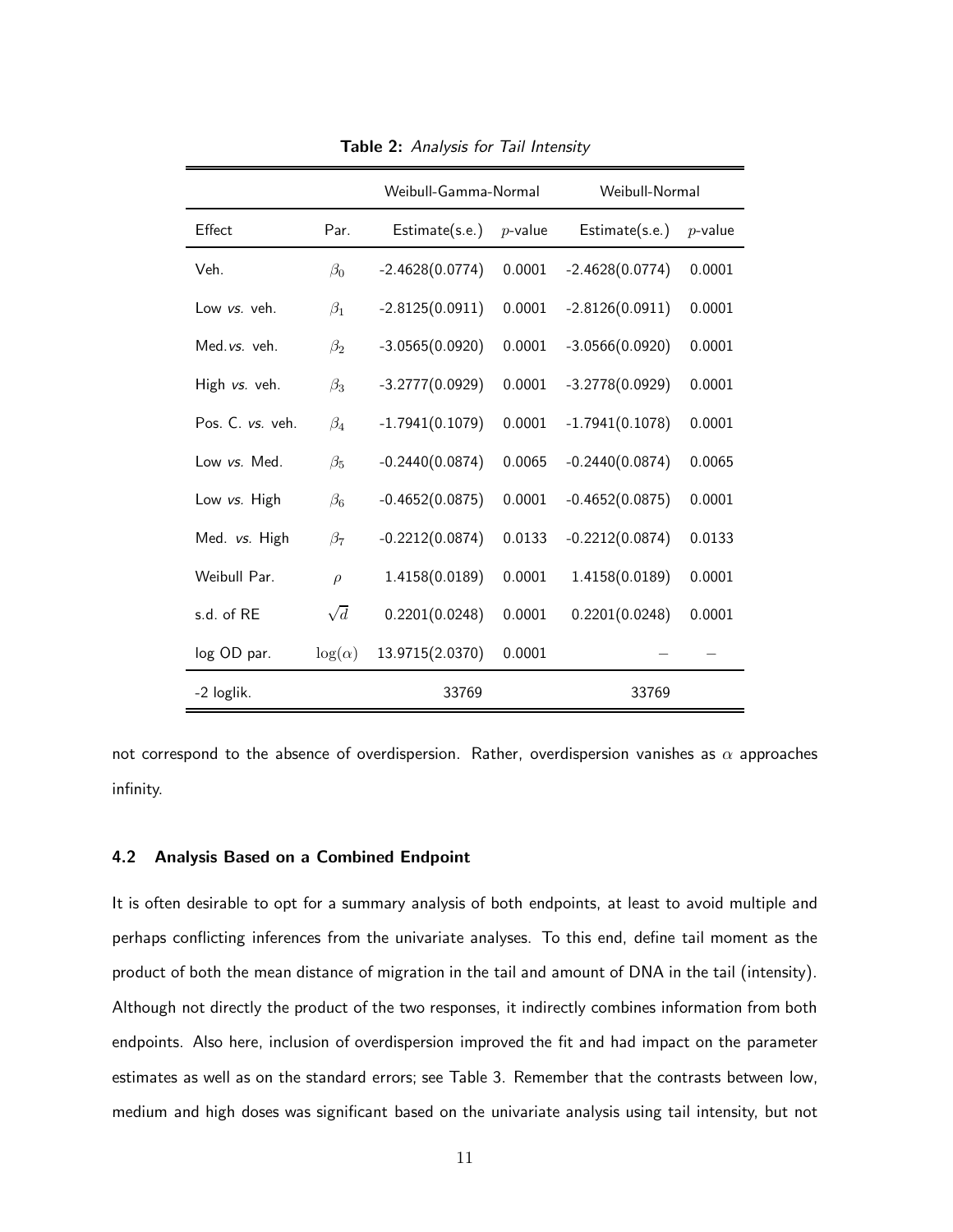|                  |                | Weibull-Gamma-Normal |            | Weibull-Normal    |            |
|------------------|----------------|----------------------|------------|-------------------|------------|
| Effect           | Par.           | Estimate(s.e.)       | $p$ -value | Estimate(s.e.)    | $p$ -value |
| Veh.             | $\beta_0$      | 1.0946(0.1023)       | 0.0001     | 0.8294(0.0781)    | 0.0001     |
| Low vs. veh.     | $\beta_1$      | $-3.8954(0.1515)$    | 0.0001     | $-3.4995(0.1159)$ | 0.0001     |
| Med.vs. veh.     | $\beta_2$      | $-4.2326(0.1558)$    | 0.0001     | $-3.8116(0.1171)$ | 0.0001     |
| High vs. veh.    | $\beta_3$      | $-4.5767(0.1599)$    | 0.0001     | $-4.1341(0.1186)$ | 0.0001     |
| Pos. C. vs. veh. | $\beta_4$      | $-2.2365(0.1594)$    | 0.0001     | $-1.9365(0.1360)$ | 0.0001     |
| Low vs. Med.     | $\beta_5$      | $-0.3372(0.1174)$    | 0.0052     | $-0.3121(0.1104)$ | 0.0059     |
| Low vs. High     | $\beta_6$      | $-0.6813(0.1180)$    | 0.0001     | $-0.6346(0.1106)$ | 0.0001     |
| Med. vs. High    | $\beta_7$      | $-0.3441(0.1174)$    | 0.0044     | $-0.3224(0.1104)$ | 0.0046     |
| Weibull Par.     | $\rho$         | 1.3199(0.0237)       | 0.0001     | 1.2429(0.0159)    | 0.0001     |
| s.d. of RE       | $\sqrt{d}$     | 0.3174(0.0316)       | 0.0001     | 0.2990(0.0291)    | 0.0001     |
| log OD par.      | $\log(\alpha)$ | 10.9408(2.6443)      | 0.0001     |                   |            |
| -2 loglik.       |                | 19980                |            | 20004             |            |

Table 3: Analysis for Tail Moment

using the endpoint tail length. Using tail moment, none of the contrasts are significant. This shows that some effects might be lost by summarizing two endpoints by a single endpoint.

#### 4.3 Joint Analysis

The univariate analyses on the two endpoints (Section 4.1) lead to multiple inferences. The univariate analysis on the combined endpoint (Section 4.2) uses a summary endpoint, but which may not always be interpretable. It also renders impossible assessment of the association between the endpoints. As a third and appealing alternative, a joint analysis models both endpoints simultaneously and accommodates association between them. Conveniently, a test for the overall treatment effect based on both endpoints can be done using likelihood ratio tests.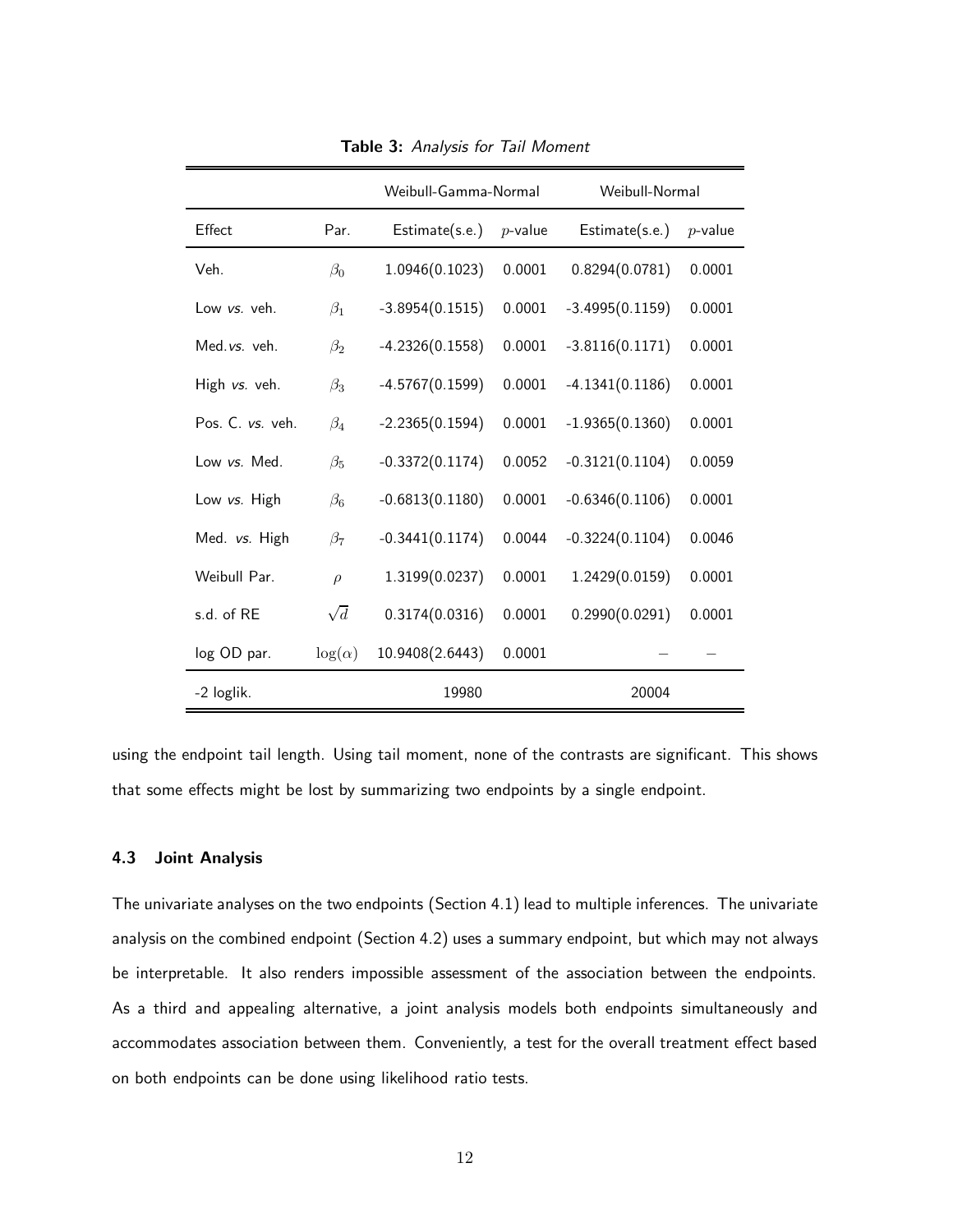The two preferred models in the univariate analyses, Weibull-Normal for tail intensity and Weibull-Gamma-Normal for tail length are now combined into a joint model by assuming that the normal random effects are correlated. Table 4 presents the results. The contrasts of interest based on each endpoints separately as well as on the overall effect based on both endpoints is provided. The estimates are slightly different from the univariate analyses. The three contrasts (low versus medium, low versus high, and medium versus high) have  $p$ -values of  $(0.5242, 0.0556, 0.1959)$  and (0.0055,0.0001,0.0119) based on the first and second endpoints and (0.0302,0.0001,0.0302) based on the two endpoints combined. The correlation between the two random intercepts was highly significant, and estimated as 0.6049 (s.e. 0.098). The intraclass correlations were estimated as 0.1991 (s.e. 0.02704) and 0.04180 (s.e. 0.0089) for tail length and tail intensity, respectively. As a result, the pairwise correlation is estimated as 0.05499 (s.e. 0.0129).

#### 4.4 Simulation Results

The first simulation run is summarized in Table 5, with the rest deferred to the Appendix C. Generally, the type I error rate for all models was approximately the nominal one, except for the classical Weibull model. This could be ascribed to the independence assumption between the outcomes in this model. Indeed, ignoring the correlation may underestimate the standard errors (see Table 5). This has an adverse impact on the assessment of treatment effect, in the sense that a compound can easily erroneously be declared toxic. The error rate is higher for the first response where the hierarchical structure and overdispersion are omitted, in contrast to the second response.

We now turn to the power of the test. Analyzing the two responses using the various appropriate models has higher power when compared to the traditional model. The discrepancy between the proper and traditional models increases with decreasing variance of the random effects (results not presented here). This is not surprising because, when the variability between clusters is high, then the measurements within a cluster are similar. In that case, summarizing the observations has little impact. The shape parameter has an impact as well. When it gets smaller, the density becomes more skewed and the traditional approach, relying on normality and hence symmetry, drifts apart. On the other hand, the underestimated standard error when the simple classical model was employed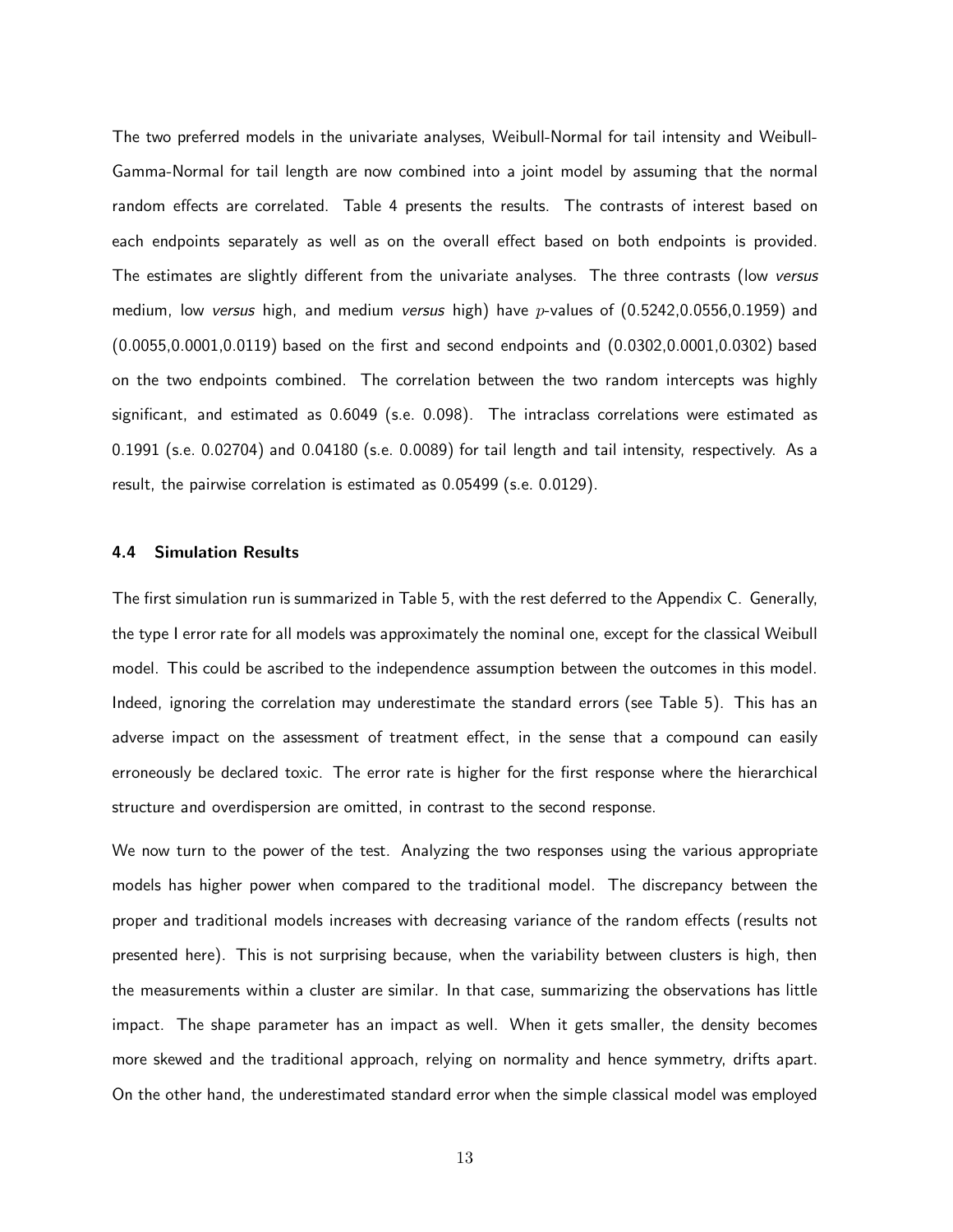|                 |            | Tail Length        | Tail Intensity |                   |            | Overall        |            |  |
|-----------------|------------|--------------------|----------------|-------------------|------------|----------------|------------|--|
| Effect          | Par.       | Estimate(s.e.)     | $p$ -value     | Estimate(s.e.)    | $p$ -value | G <sup>2</sup> | $p$ -value |  |
| Veh.            | $\beta_0$  | $-29.0574(0.6537)$ | 0.0001         | $-2.4620(0.0763)$ | 0.0001     |                |            |  |
| Low vs. veh.    | $\beta_1$  | $-11.1543(0.4083)$ | 0.0001         | $-2.8064(0.0893)$ | 0.0001     | 248            | 0.0001     |  |
| Med.vs. veh.    | $\beta_2$  | $-11.3575(0.4107)$ | 0.0001         | $-3.0502(0.0902)$ | 0.0001     | 256            | 0.0001     |  |
| High vs. veh.   | $\beta_3$  | $-11.7724(0.4154)$ | 0.0001         | $-3.2701(0.0912)$ | 0.0001     | 264            | 0.0001     |  |
| Pos. C.vs. veh. | $\beta_4$  | $-8.9600(0.4400)$  | 0.0001         | $-1.7826(0.1056)$ | 0.0001     | 171            | 0.0001     |  |
| Low vs. Med.    | $\beta_5$  | $-0.2032(0.3177)$  | 0.5242         | $-0.2438(0.0854)$ | 0.0055     | $\overline{7}$ | 0.0302     |  |
| Low vs. High    | $\beta_6$  | $-0.6181(0.3181)$  | 0.0556         | $-0.4637(0.0856)$ | 0.0001     | 25             | 0.0001     |  |
| Med. vs. High   | $\beta_7$  | $-0.4149(0.3181)$  | 0.1959         | $-0.2199(0.0854)$ | 0.0119     | $\overline{7}$ | 0.0302     |  |
| log of Weib.P   | $\rho$     | 10.0336(0.2210)    | 0.0001         | 1.4152(0.0189)    | 0.0001     |                |            |  |
| s.d. of RE      | $\sqrt{d}$ | 0.9227(0.0797)     | 0.0001         | 0.2133(0.0239)    | 0.0001     |                |            |  |
| log of OD par.  | $\alpha$   | 1.0052(0.0517)     | 0.0001         |                   |            |                |            |  |
| Correlation     | $\,r\,$    |                    | 0.6049(0.0979) |                   |            | 0.0001         |            |  |
| -2 loglik       |            |                    | 61824          |                   |            |                |            |  |

Table 4: Joint Model, Weibull-Normal Model for Tail Intensity and Weibull-Gamma-Normal for Tail Length

not only inflated the type I error rate, it also exaggerates the power of the test.

The parameter estimates are also biased and the bias was higher for the estimates of the first response with overdispersion. When the first response is analyzed with the Weibull-normal model that does not account for overdispersion, the power of the test was lower and the parameter estimates still biased, though they were slightly better than under the classical Weibull model. In fact, the power of the test for the traditional model was even better. On the other hand, analyzing the data coming from the Weibull-normal model by using the Weibull-gamma-normal, leads to the same results in terms of the type I error rate, the power of the test as well as the parameter estimates, underscoring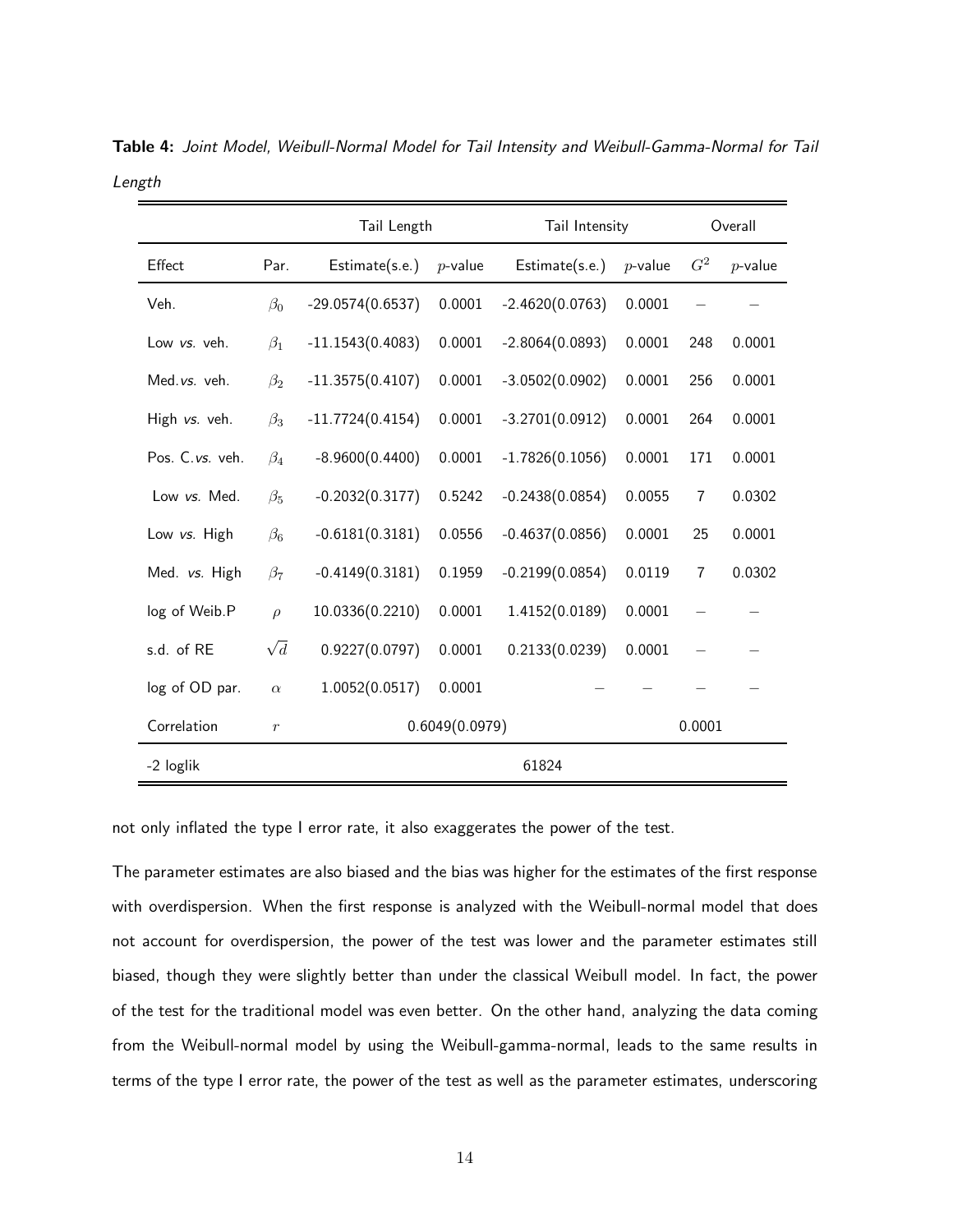|            | Response       | Par.                      | Trad. | W                 | <b>WN</b>          | <b>WGN</b>        | <b>JWGN</b>       |
|------------|----------------|---------------------------|-------|-------------------|--------------------|-------------------|-------------------|
| Power      | $\mathbf{1}$   |                           | 0.38  | 0.57              | 0.26               | 0.435             | 0.448             |
|            | 2              |                           | 0.565 | 0.895             | 0.655              | 0.655             | 0.642             |
|            | Combined       |                           |       |                   |                    |                   | 0.743             |
| Est.(s.e.) | $\mathbf 1$    | $\beta_{10}$              |       | $-0.9635(0.0575)$ | $-0.9977(0.0901)$  | $-1.0049(0.1129)$ | $-1.006(0.1171)$  |
|            |                | $\beta_{11}$              |       | $-1.1066(0.0596)$ | $-1.1443(0.09171)$ | $-1.2977(0.1133)$ | $-1.3073(0.1176)$ |
|            |                | $\beta_{11} - \beta_{10}$ |       | $-0.1430(0.0671)$ | $-0.1466(0.1173)$  | $-0.2929(0.1528)$ | $-0.3000(0.1586)$ |
|            | 2              | $\beta_{20}$              |       | $-0.9965(0.0598)$ | $-1.0085(0.0854)$  | $-1.0085(0.0854)$ | $-1.0079(0.0865)$ |
|            |                | $\beta_{21}$              |       | $-1.2765(0.0646)$ | $-1.2934(0.0890)$  | $-1.2934(0.0890)$ | $-1.3007(0.0892)$ |
|            |                | $\beta_{21} - \beta_{20}$ |       | $-0.2801(0.0671)$ | $-0.2849(0.1087)$  | $-0.2849(0.1087)$ | $-0.2918(0.1087)$ |
| Type I     | $\mathbf{1}$   |                           | 0.05  | 0.335             | 0.065              | 0.06              | 0.065             |
|            | $\sqrt{2}$     |                           | 0.045 | 0.26              | 0.05               | 0.05              | 0.0365            |
|            | Combined       |                           |       |                   |                    |                   | 0.048             |
| Est.(s.e.) | $\mathbf 1$    | $\beta_{10}$              |       | $-0.9580(0.0574)$ | $-0.9917(0.0894)$  | $-0.9929(0.1116)$ | $-0.9985(0.1145)$ |
|            |                | $\beta_{11}$              |       | $-0.9728(0.0578)$ | $-1.0050(0.0897)$  | $-0.9941(0.1116)$ | $-0.9911(0.1140)$ |
|            |                | $\beta_{11} - \beta_{10}$ |       | $-0.0148(0.0670)$ | $-0.0134(0.1162)$  | $-0.0012(0.1499)$ | 0.0101(0.1565)    |
|            | $\overline{2}$ | $\beta_{20}$              |       | $-0.9783(0.0595)$ | $-0.9911(0.0859)$  | $-0.9911(0.0859)$ | $-0.9901(0.0856)$ |
|            |                | $\beta_{21}$              |       | $-0.9927(0.0598)$ | $-1.0039(0.0861)$  | $-1.0039(0.0861)$ | $-1.0053(0.0869)$ |
|            |                | $\beta_{21} - \beta_{20}$ |       | $-0.0143(0.0667)$ | $-0.0128(0.1096)$  | $-0.0128(0.1096)$ | $-0.0148(0.1120)$ |

**Table 5:** Type I error rate, power of the test and parameter estimate. Correlation between  $r = 0.3$ and  $\alpha = 0.8$ . W: Weibull; G: gamma; N: normal; J: joint.

the importance of accommodating overdispersion. Given the elaborate nature of the joint analysis, it is not surprising that some convergence problems emerge. Its power is higher than that from the univariate analyses. The rise in power increases with decreasing correlation between the random effects. This is to be expected because lower correlation implies that a pair of outcomes is more informative. Finally, we also noted that as the cluster size grows larger, the power of the test is higher for all models (details not given).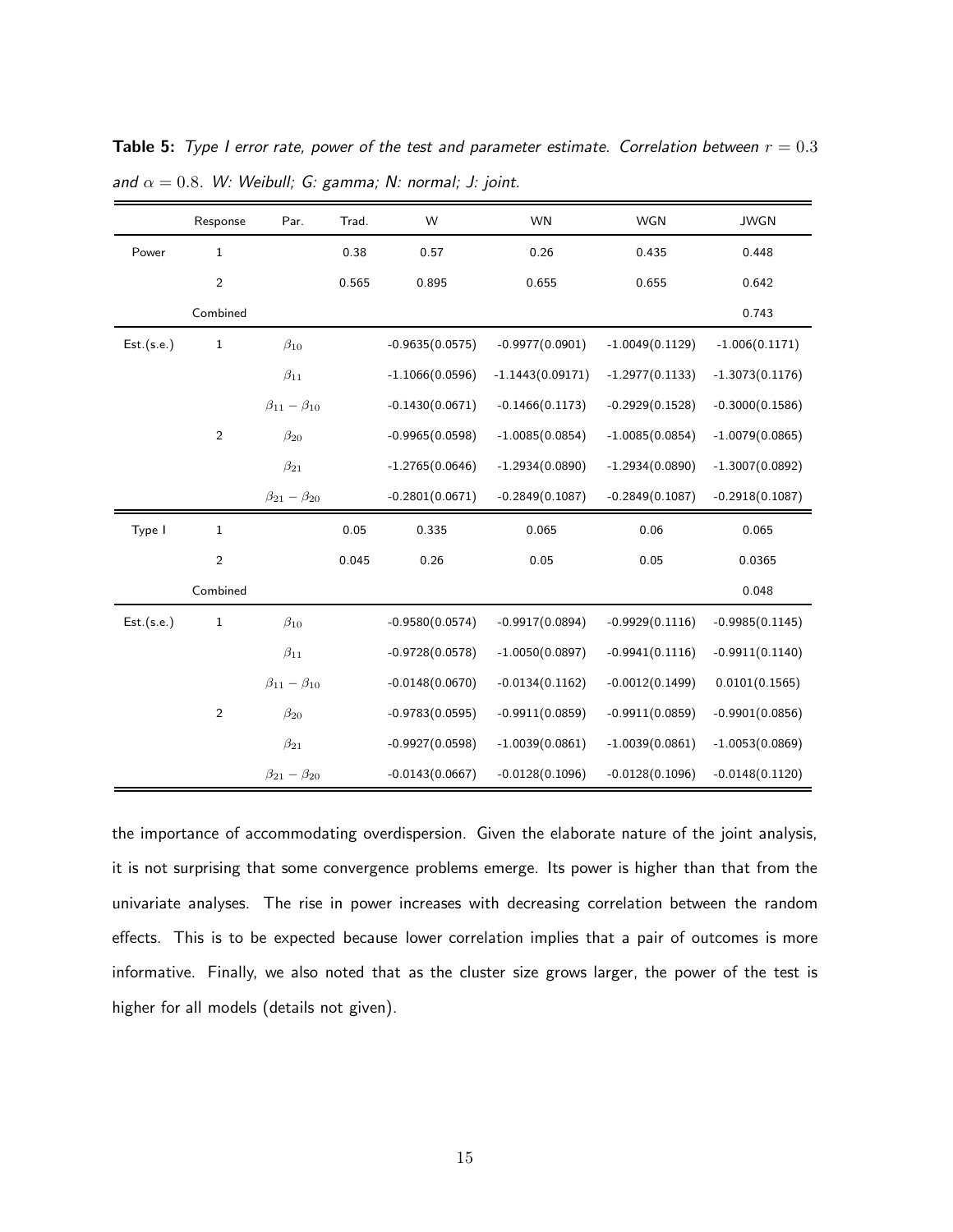# 5 Concluding Remarks

Co-primary endpoints are commonly used to assess the toxic effect of a certain compound in toxicological studies. Univariate analyses are often done on each endpoint separately; but this leads to multiple inferences. Joint modeling of the endpoints is appealing to make overall inferences as well as to capture the association among the outcomes. In this paper, joint model using a random-effect was presented in a bivariate setting with hierarchically clustered and overdispersed non-Gaussian continuous outcomes. Thus, the model accounts for: (1) overdispersion; (2) repeated measures over time; (3) and the multivariate nature of the outcomes.

Two Weibull-gamma-normal models were combined using bivariate normally distributed random effects. This is a simple and relatively less restrictive approach compared to a shared parameter model and it can be easily implemented in standard software like in the SAS procedure MIXED.

It was applied to the comet assay data which exhibit two outcomes namely tail length and tail intensity. Univariate analyses indicate that a model with overdisperion (Weibull-Gamma-Normal) is necessary for tail length and a model without overdispersion (Weibull-Normal) is sufficient for the tail intensity. The contrast between low, medium, and high dose level using the two endpoints leads to different conclusion.

#### Acknowledgments

Financial support from the IAP research network  $#P6/03$  of the Belgian Government (Belgian Science Policy) and the Research Foundation Flanders is gratefully acknowledged.

### **References**

Duchateau, L. and Janssen, P. (2007) The Frailty Model. New York: Springer.

Ejchart, A. and Sadlej-Sosnowska, N. (2003) Statistical evaluation and comparison of comet assay results. Mutation Research, 534, 85–92.

Fieuws, S. and Verbeke, G. (2004) Joint modelling of multivariate longitudinal profiles: pitfalls of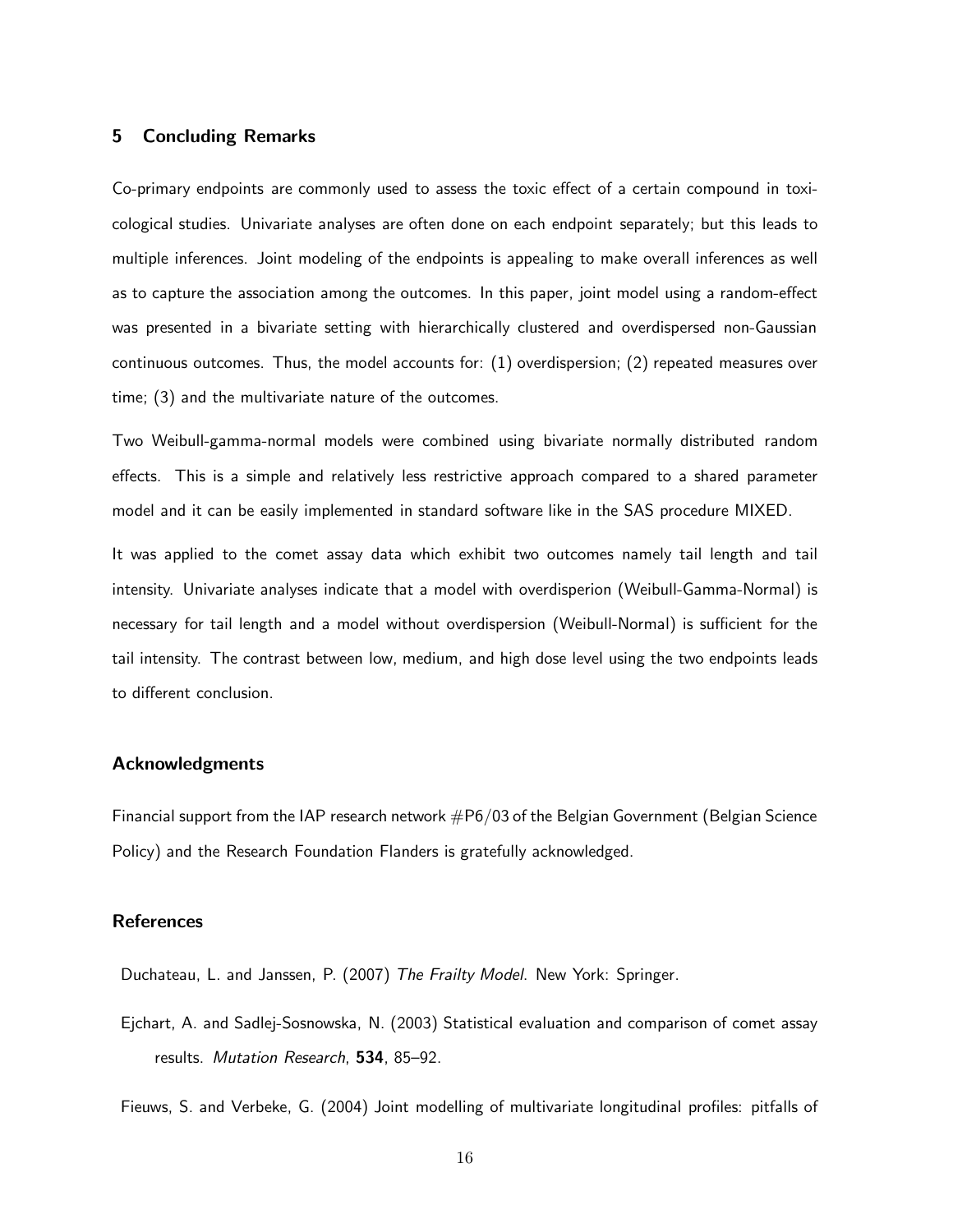the random effects approach. Statistics in Medicine, 23, 3093–3104.

- Fitzmaurice, G., Davidian, M. , Verbeke, G. and Molenberghs, G. (2009) Longitudinal Data Analysis. Chapman and Hall/CRC.
- Ghebretinsae, A.H., Faes, C., Molenberghs, G., De Boeck, M., and Geys, H. (2011) A Bayesian, generalized frailty model for comet assays. Submitted for publication.
- Lovell, D.P. and Omori, T. (2008) Statistical issues in the use of the comet assay. Mutagenesis, 23, 171–182.
- Molenberghs, G., Verbeke, G., Demétrio, C.G.B., and Vieira, A. (2010) A family of generalized linear models for repeated measures with normal and conjugate random effects. Statistical Science, 25, 325–347.
- Smith, C.C., Adkins, D.J., Martin, E.A., and O'Donovan, M.R. (2008) Recommendations for the design of the rat comet assay. Mutagenesis, 1–8.
- Wiklund, S.J. and Agurell, E. (2003) Aspects of design and statistical analysis in the Comet assay. Mutagenesis, 18, 167-175.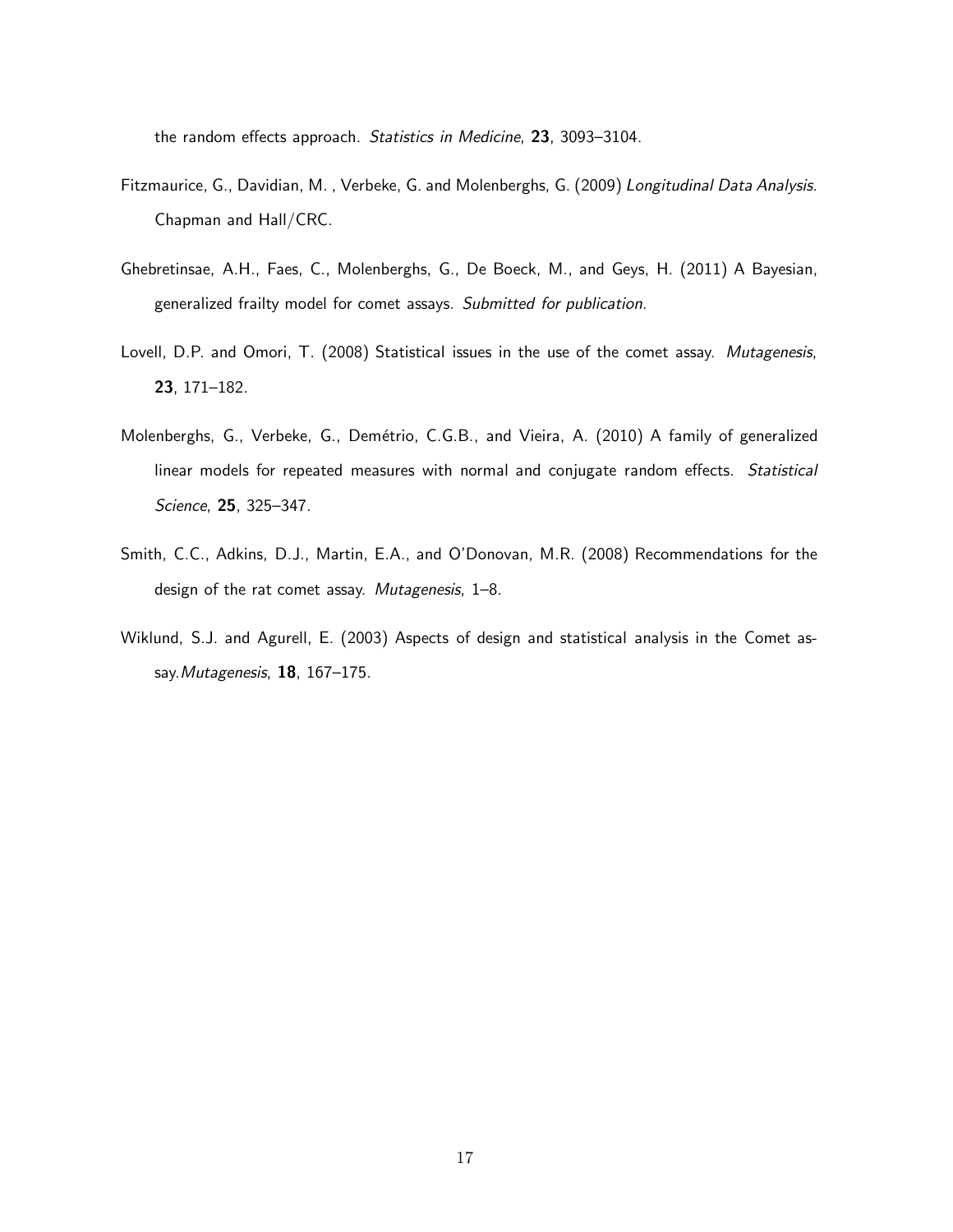# Appendix

# A Software Code

proc nlmixed data=comet2r maxiter=5000 qpoints=30; /\*specification of initial values\*/ parms int0=-28 int125=-40 int25=-40.2 int5=-41 int200=-36 in0=-2.9 in125=-5.5 in25=-6.2 in5=-6.5 in200=-4.9 logrho1=1.4 logrho2=2 logalpha1=1 sigma1=0.6 sigma2=0.117 r=0.2;

/\*specification of the linear part of the model for the first response\*/ if (dose=0) then eta1=int0+b; else if (dose=1.25) then eta1=int125+b; else if (dose=2.5) then eta1=int25+b; else if (dose=5) then eta1=int5+b; else if (dose=200) then eta1=int200+b;

/\*specification of the linear part of the model for the second response\*/ if (dose=0) then eta2=in0+c; else if (dose=1.25) then eta2=in125+c; else if (dose=2.5) then eta2=in25+c; else if (dose=5) then eta2=in5+c; else if (dose=200) then eta2=in200+c;

/\*use appropriate link functions\*/ k1=exp(eta1); k2=exp(eta2); rho1=exp(logrho1); rho2=exp(logrho2);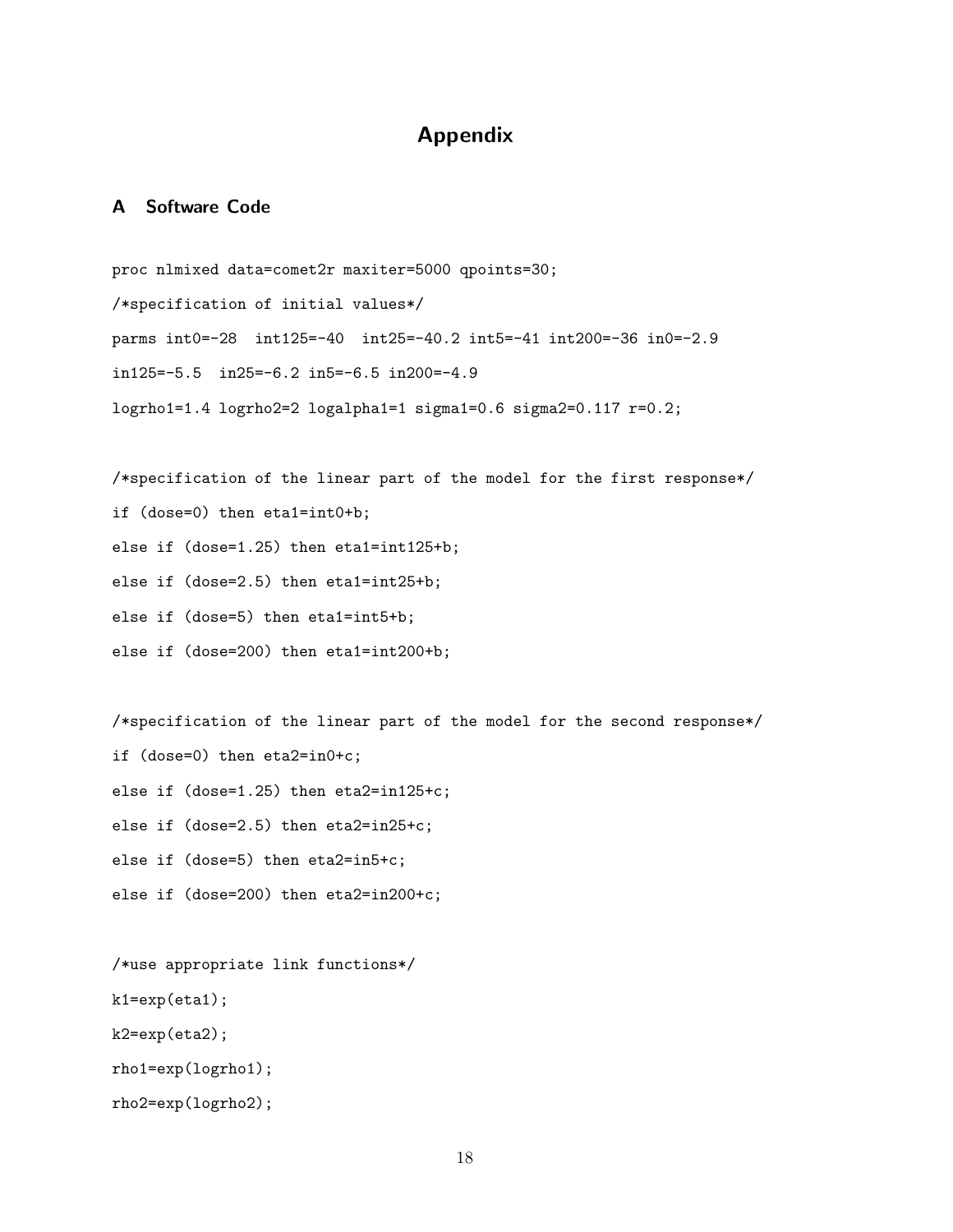```
alpha1=exp(logalpha1);
/*likelihood specification */
if res=1 then
loglik=logrho1+log(response)*(rho1-1)+(alpha1+1)*logalpha1+eta1-
(alpha1+1)*log(alpha1+(response**(rho1))*k1);
else if
res=2 then loglik=logrho2+log(response)*(rho2-1)+eta2-((response**rho2)*k2);
model response~ general(loglik);
/*normal random effect specification*/
random b c ~normal([0,0],[sigma1**2,r*sigma1*sigma2,sigma2**2]) subject=slide_id;
/*some estimate statements of interest for first response*/
estimate 'Veh vs Low' int125 - int0;
estimate 'Veh vs Med' int25 - int0;
```

```
estimate 'Veh vs High' int5 - int0;
```
estimate 'Veh vs P. Control' int200-int0;

estimate 'low vs Med' int25 - int125;

estimate 'low vs High' int5- int125;

estimate 'Med vs high' int5-int25;

/\*some estimate statements of interest for second response\*/ estimate 'Veh vs Low' in125 - in0; estimate 'Veh vs Med' in25 - in0; estimate 'Veh vs High' in5 - in0; estimate 'Veh vs P. Control' in200-in0; estimate 'low vs Med' in25 - in125; estimate 'low vs High' in5- in125; estimate 'Med vs high' in5-in25;

19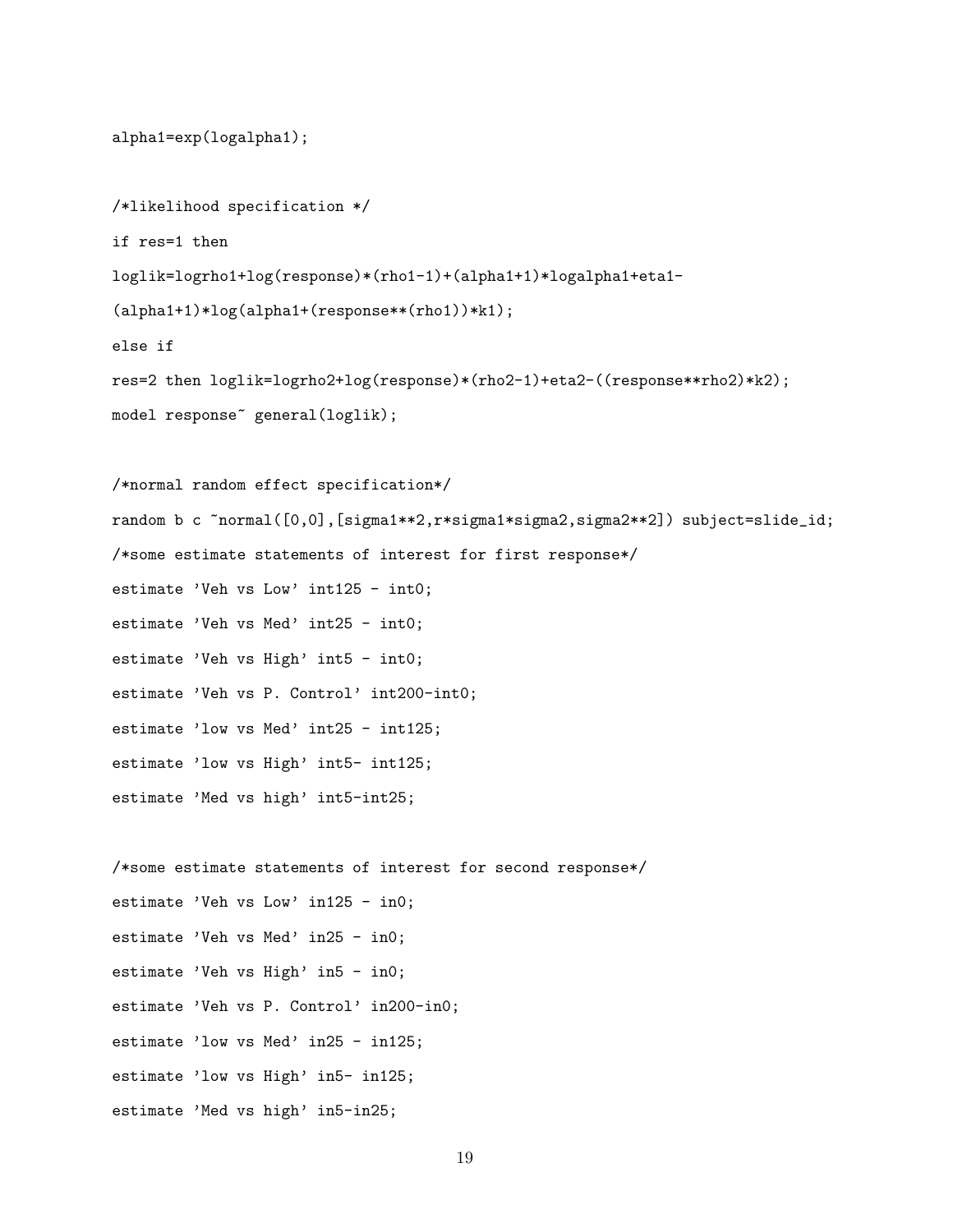```
/*Intraclass correlation and correlation between two responses estimate statements*/
betta1=beta(alpha1-(2/rho1),(2/rho1));
betta2=beta(alpha1-(1/rho1),(1/rho1));
ex1=exp((sigma1/rho1)**2);
estimate 'ICC1' (ex1-1)/((2*rho1*beta*ex1/(betta2**2))-1);gamma1=gamma(2/rho2);
gamma2=gamma(1/rho2);
ex2=exp((sigma2/rho2)**2);
estimate 'ICC2' (ex2-1)/((2*rho2*gamma1*ex2/(gamma2**2))-1);
ex3=exp((r*sigma1*sigma2)/(rho1*rho2));
estimate 'Corr' (ex3-1)/sqrt(((2*rho1*betta1*ex1/(betta2**2))-1)*((2*rho2*gamma1*ex2/(gamma2**2))-1));
run;
```
# B Derivation of the Correlation Between Both Endpoints

Let  $Y_{1ij}$  and  $Y_{2ij}$  be the  $j^{th}$  measurements of subject  $i$  for outcome  $1$  and  $2$  respectively. The linear part for the two responses are:

$$
\eta_{1ij} = \mathbf{x}'_{1ij}\mathbf{\xi}_1 + b_{1i},
$$
  

$$
\eta_{2ij} = \mathbf{x}'_{2ij}\mathbf{\xi}_2 + b_{2i},
$$

with

$$
\left(\begin{array}{c}b_{1i}\\b_{2i}\end{array}\right)\sim N\left[\left(\begin{array}{c}0\\0\end{array}\right),\left(\begin{array}{cc}d_1^2&rd_1d_2\\rd_1d_2&d_2^2\end{array}\right)\right].
$$

The correlation between the two endpoints is, by definition:

$$
Corr(Y_{1ij}, Y_{2ij}) = \frac{Cov(Y_{1ij}, Y_{2ij})}{\sqrt{Var(Y_{1ij})}\sqrt{Var(Y_{2ij})}}.
$$
\n(2)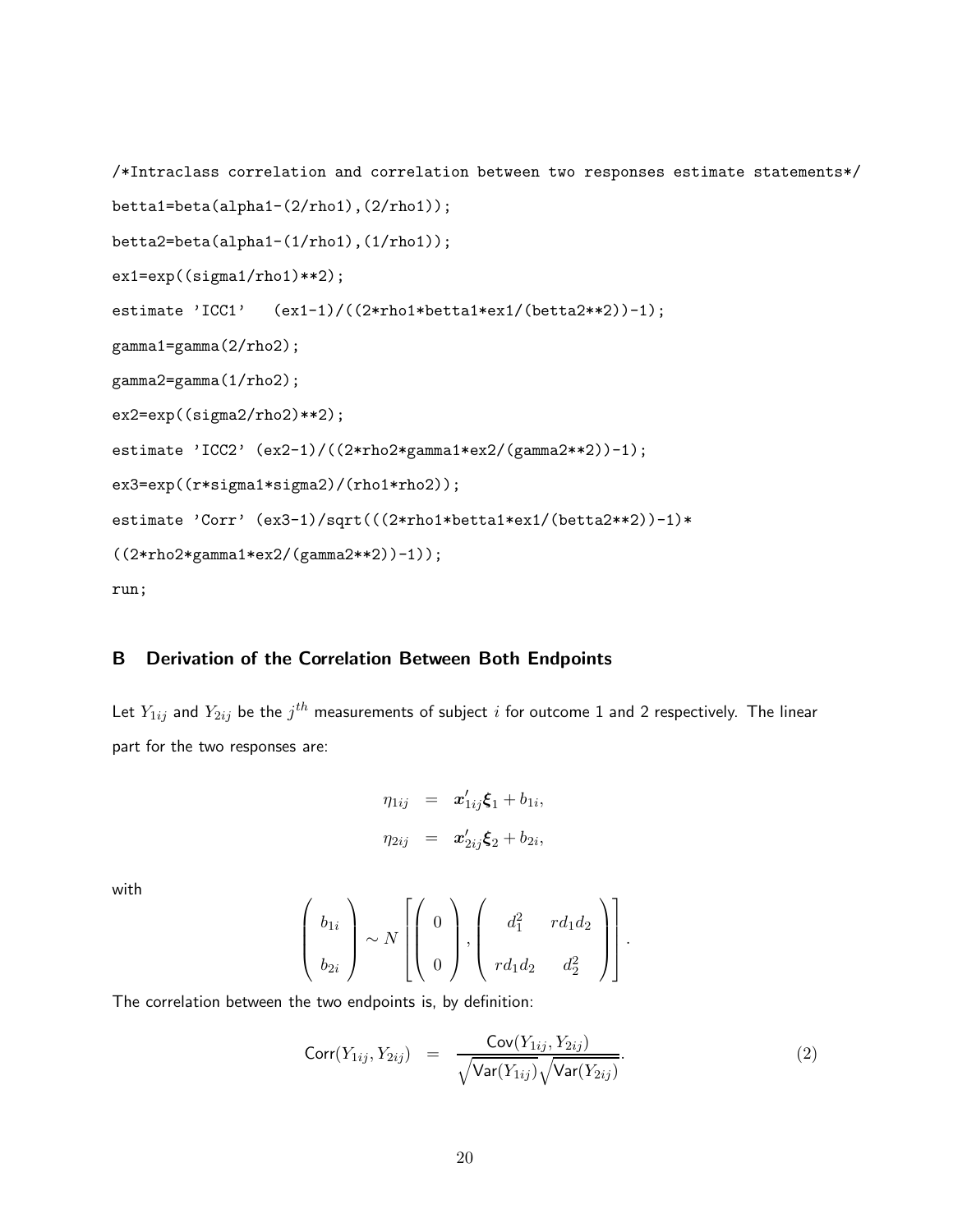We will re-write this as

$$
Corr(Y_{ij}, Y_{ik}) = \frac{T1}{\sqrt{T2}\sqrt{T3}}.
$$
\n(3)

It is also known that

$$
Cov(Y_{ij}, Y_{ik}) = E(Cov(Y_{ij}, Y_{ik}|b_{1i}, b_{2i})) + Cov[E(Y_{ij}|b_{1i}, b_{2i}), E(Y_{ik}|b_{1i}, b_{2i})],
$$
 (4)

which we denote as  $T1 = L1 + L2$ .

Given the random effect, the two measurements are independent. Therefore

$$
\mathsf{Cov}(Y_{ij}, Y_{ik}|b_{1i}, b_{2i}) = 0.
$$

By integrating the gamma random effect, we have:

$$
f(y_{1ij}|b_{1i}) = \frac{\lambda_1 \rho_1 y_{1ij}^{\rho_1 - 1} e^{\mathbf{x}_{1ij}'} \xi_1 + b_{1i} \alpha_1^{\alpha_1 + 1}}{(\alpha_1 + \lambda_1 y_{1ij}^{\rho_1} e^{\mathbf{x}_{1ij}'} \xi_1 + b_{1i} \alpha_1 + 1},
$$
\n
$$
(5)
$$

with similar formula for  $f(y_{2ij} | b_{2i})$ .

Further, we have,

$$
f(y_{1ij}|b_{1i}, b_{2i}) = f(y_{1ij}|b_{1i}), \qquad (6)
$$

$$
f(y_{2ij}|b_{1i}, b_{2i}) = f(y_{2ij}|b_{2i}). \tag{7}
$$

Therefore, the conditional expectation is given by

$$
\mathsf{E}(Y_{1ij}|b_{1i}) = \int y_{1ij} f(y_{1ij}) dy_{1ij} = \frac{\alpha_1^{\frac{1}{\rho_1}} B(\alpha_1 - \frac{1}{\rho_1}, \frac{1}{\rho_1})}{\rho_1(\lambda_1 e^{\mathbf{x}_{1ij}'} \xi_1 + b_{1i})^{\frac{1}{\rho_1}}},\tag{8}
$$

with a similar formula for  $E(Y_{2ij} | b_{2i})$ .

The covariance between  $\mathsf{E}(Y_{1ij} | b_{1i})$  and  $\mathsf{E}(Y_{2ij} | b_{2i})$  is

$$
\text{Cov}[\mathsf{E}(Y_{1ij}|b_{1i}),\mathsf{E}(Y_{2ij}|b_{2i})] = \frac{\alpha_1^{\frac{1}{\rho_1}}\alpha_2^{\frac{1}{\rho_2}}B(\alpha_1-\frac{1}{\rho_1},\frac{1}{\rho_1})B(\alpha_2-\frac{1}{\rho_2},\frac{1}{\rho_2})}{\rho_1(\lambda_1 e^{\boldsymbol{x}_{1ij}'}\boldsymbol{\xi}_1)^{\frac{1}{\rho_1}}\rho_2(\lambda_2 e^{\boldsymbol{x}_{2ij}'}\boldsymbol{\xi}_2)^{\frac{1}{\rho_2}}} \text{Cov}(e^{-\frac{b_{1i}}{\rho_1}},e^{-\frac{b_{2i}}{\rho_2}}). (9)
$$

As a result:

$$
T1 = L2 = \frac{\alpha_1^{\frac{1}{\rho_1}} \alpha_2^{\frac{1}{\rho_2}} B(\alpha_1 - \frac{1}{\rho_1}, \frac{1}{\rho_1}) B(\alpha_2 - \frac{1}{\rho_2}, \frac{1}{\rho_2})}{\rho_1 (\lambda_1 e^{\mathbf{x}'_{1ij} \boldsymbol{\xi}_1})^{\frac{1}{\rho_1}} \rho_2 (\lambda_2 e^{\mathbf{x}'_{2ij} \boldsymbol{\xi}_2})^{\frac{1}{\rho_2}}} e^{\frac{1}{2} (\frac{d_1^2}{\rho_1^2} + \frac{d_2^2}{\rho_2^2})} [e^{\frac{r d_1 d_2}{\rho_1 \rho_2}} - 1],
$$
(10)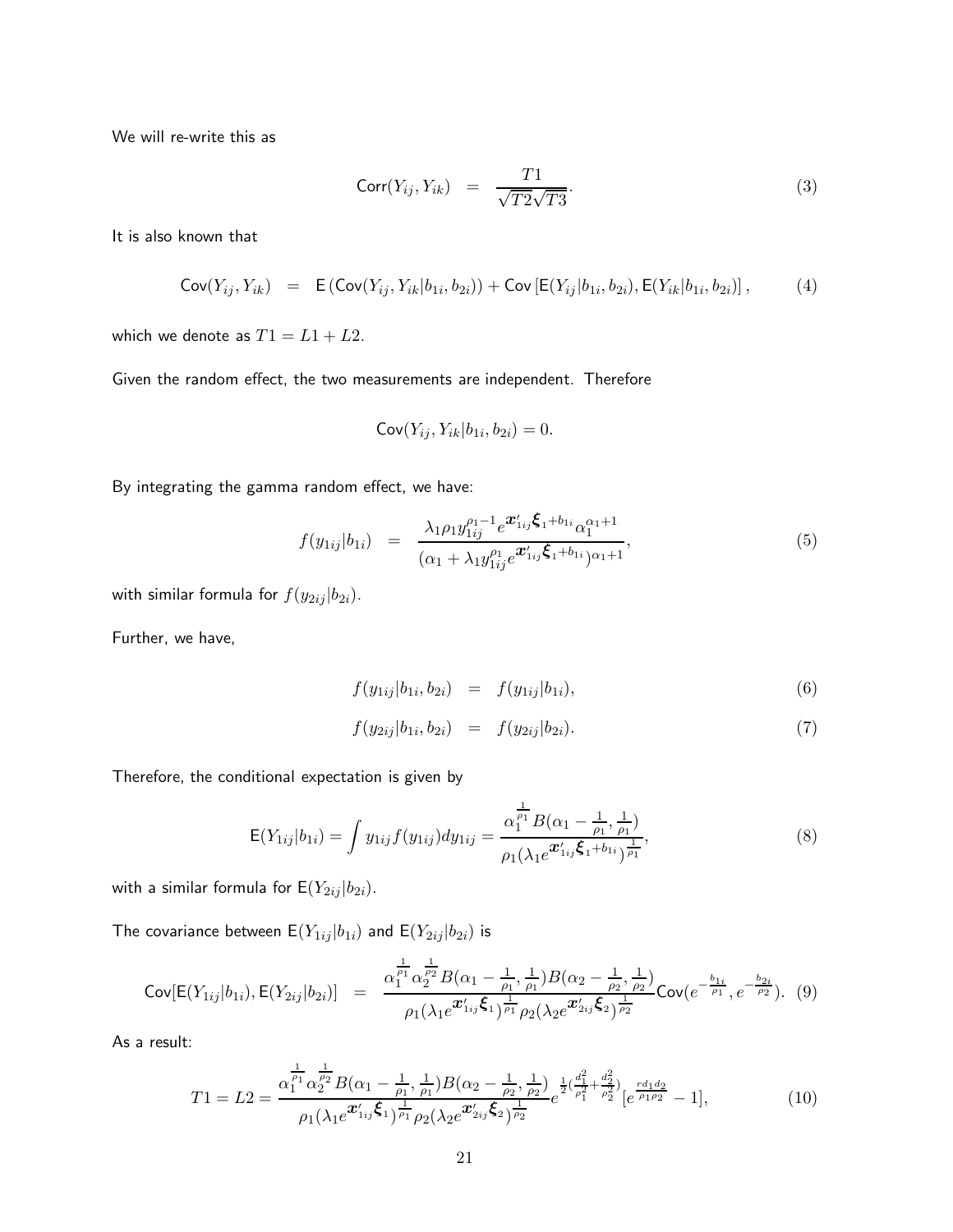$$
T2 = \text{Var}(Y_{1ij}) = \frac{\alpha_1^{\frac{2}{\rho_1}} e^{\frac{d_1^2}{\rho_1^2}} \left[ B\left(\alpha_1 - \frac{2}{\rho_1}, \frac{2}{\rho_1}\right) e^{\frac{d_1^2}{\rho_1^2}} - B\left(\alpha_1 - \frac{1}{\rho_1}, \frac{1}{\rho_1}\right)^2 \right]}{\rho_1 \left(\lambda_1 e^{\boldsymbol{x}_{1ij}^{\prime}} \boldsymbol{\xi}_1\right)^{\frac{1}{\rho_1}}},\tag{11}
$$

and

$$
T3 = \text{Var}(Y_{2ij}) = \frac{\alpha_2^{\frac{2}{\rho_2^2}} e^{\frac{d_2^2}{\rho_2^2}}}{\rho_2 \left(\lambda_2 e^{\frac{\mathbf{x}_2}{\rho_2^2}} t_2\right)^{\frac{d_2^2}{\rho_2^2}} - B\left(\alpha_2 - \frac{1}{\rho_2}, \frac{1}{\rho_2}\right)^2}
$$
\n
$$
\rho_2 \left(\lambda_2 e^{\frac{\mathbf{x}_2}{\rho_2^2}} t_2\right)^{\frac{1}{\rho_2^2}} \tag{12}
$$

Substituting  $T1$ ,  $T2$  and  $T3$  in (3) gives a formula for the correlation between the two endpoints in (1).

# Derivation of the Intraclass Correlation

The correlation between the  $j^{th}$  and  $k^{th}$  measurements of subject  $i$  for outcome  $1,$   $Y_{1ij}$  and  $Y_{1ik}$  is

$$
Corr(Y_{1ij}, Y_{1ik}) = \frac{Cov(Y_{1ij}, Y_{1ik})}{\sqrt{Var(Y_{1ij})}\sqrt{Var(Y_{1ik})}}
$$
(13)

with

$$
Cov(Y_{ij}, Y_{ik}) = E(Cov(Y_{1ij}, Y_{1ik}|b_{1i})) + CovE(Y_{1ij}|b_{1i}), E(Y_{1ik}|b_{1i})
$$
\n(14)

Given that the random effect between the measurements are independent,  $\mathsf{E}(\mathsf{Cov}(Y_{1ij}, Y_{1ik}|b_{1i})) = 0$ and

$$
\text{Cov}(Y_{ij}, Y_{ik}) = \frac{\alpha_1^{\frac{2}{\rho_1}} B(\alpha_1 - \frac{1}{\rho_1}, \frac{1}{\rho_1})^2}{\rho_1^2 \left(\lambda_1^{\frac{2}{\rho_1}} e^{\boldsymbol{x}'_{1ij} \boldsymbol{\xi}_1 + \boldsymbol{x}'_{1ik} \boldsymbol{\xi}_1}\right)^{\frac{1}{\rho_1}}} e^{\frac{d_1^2}{\rho_1^2}} \left[e^{\frac{d_1^2}{\rho_1^2}} - 1\right]
$$
(15)

 $Var(Y_{1ij})$  is just the variance given in (12). Solving this leads to the intraclass correlation

$$
\text{Corr}(Y_{1ij}, Y_{1ik}) = \frac{\left[e^{\frac{d}{\rho_1^2}} - 1\right]}{\left[\frac{2\rho_1 B(\alpha_1 - \frac{2}{\rho_1}, \frac{2}{\rho_1})e^{\frac{d}{\rho_1}^2}}{B(\alpha_1 - \frac{1}{\rho_1}, \frac{1}{\rho_1})^2} - 1\right]}
$$
(16)

# C Simulation Results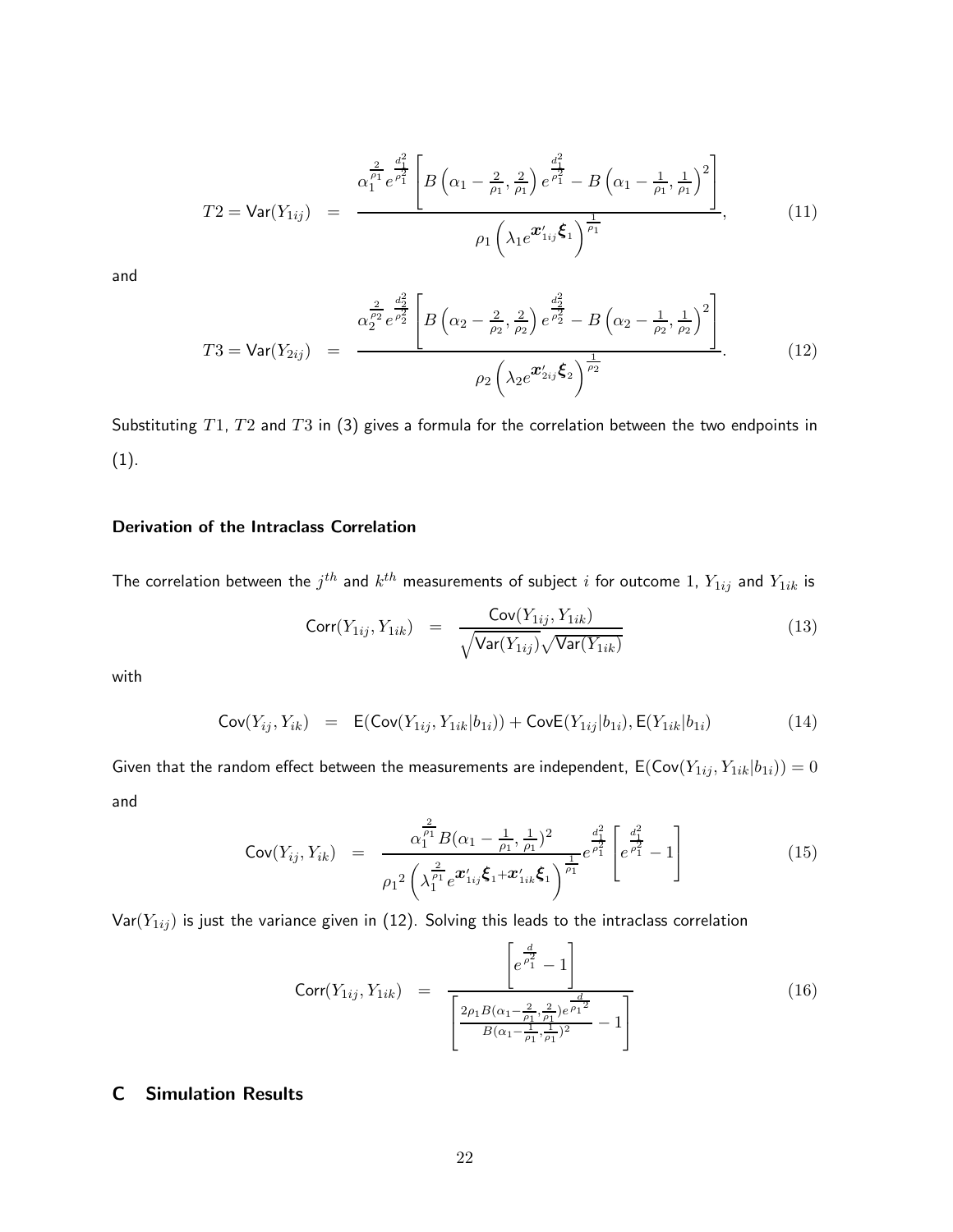|                | Response       | Parameter                 | Traditional | W                  | <b>WN</b>          | WGN                | <b>JWGN</b>       |
|----------------|----------------|---------------------------|-------------|--------------------|--------------------|--------------------|-------------------|
| Power          | $\mathbf{1}$   |                           | 0.445       | 0.595              | 0.255              | 0.505              | 0.4305            |
|                | $\sqrt{2}$     |                           | 0.565       | 0.915              | 0.675              | 0.675              | 0.6619            |
|                | Combined       |                           |             |                    |                    |                    | 0.6056            |
| Estimate(s.e.) | $\mathbf{1}$   | $\beta_{10}$              |             | $-0.9616(0.0574)$  | $-0.9959(0.0897)$  | $-1.0016(0.1126)$  | $-1.011(0.1185)$  |
|                |                | $\beta_{11}$              |             | $-1.1117(0.0596)$  | $-1.1486(0.0913)$  | $-1.3082(0.1131)$  | $-1.302(0.1171)$  |
|                |                | $\beta_{11} - \beta_{10}$ |             | $-0.1501(0.0671)$  | $-0.1527(0.1166)$  | $-0.3066(0.1525)$  | $-0.2997(0.1600)$ |
|                | $\sqrt{2}$     | $\beta_{20}$              |             | $-0.9902(0.0597)$  | $-1.0029(0.0861)$  | $-1.0029(0.0861)$  | $-1.0105(0.0883)$ |
|                |                | $\beta_{21}$              |             | $-1.2838(0.0647)$  | $-1.3016(0.0899)$  | $-1.3016(0.0899)$  | $-1.2990(0.0905)$ |
|                |                | $\beta_{21} - \beta_{20}$ |             | $-0.2936(0.0672)$  | $-0.2988(0.1099)$  | $-0.2988(0.1099)$  | $-0.2860(0.1125)$ |
| Type I         | $1\,$          |                           | 0.08        | 0.33               | 0.08               | 0.085              | 0.0909            |
|                | $\overline{2}$ |                           | 0.06        | 0.245              | 0.08               | 0.08               | 0.0666            |
|                | Combined       |                           |             |                    |                    |                    | 0.0512            |
| Estimate(s.e.) | $\mathbf{1}$   | $\beta_{10}$              |             | $-0.9593(0.0574)$  | $-0.9936(0.0896)$  | $-0.997(0.1117)$   | $-1.0019(0.1095)$ |
|                |                | $\beta_{11}$              |             | $-0.977(0.0579)$   | $-1.0101(0.0899)$  | $-1.005(0.1116)$   | $-1.0064(0.1083)$ |
|                |                | $\beta_{11} - \beta_{10}$ |             | $-0.0180(0.0670)$  | $-0.0164(0.1166)$  | $-0.0081(0.1501)$  | $-0.0083(0.1555)$ |
|                | $\overline{2}$ | $\beta_{20}$              |             | $-0.9867(0.05965)$ | $-0.99948(0.0859)$ | $-0.9995(0.0859)$  | $-1.013(0.0853)$  |
|                |                | $\beta_{21}$              |             | $-0.9889(0.05976)$ | $-1.0011(0.08598)$ | $-1.0011(0.08598)$ | $-0.9902(0.0825)$ |
|                |                | $\beta_{21} - \beta_{20}$ |             | $-0.00214(0.0667)$ | $-0.00164(0.1094)$ | $-0.00165(0.1094)$ | 0.0139(0.1093)    |

**Table 6:** Type I error rate, power of the test and parameter estimate. Correlation between  $r=0.9$  and  $\alpha=0.8$ . W: Weibull; G: gamma; N: normal; J: joint.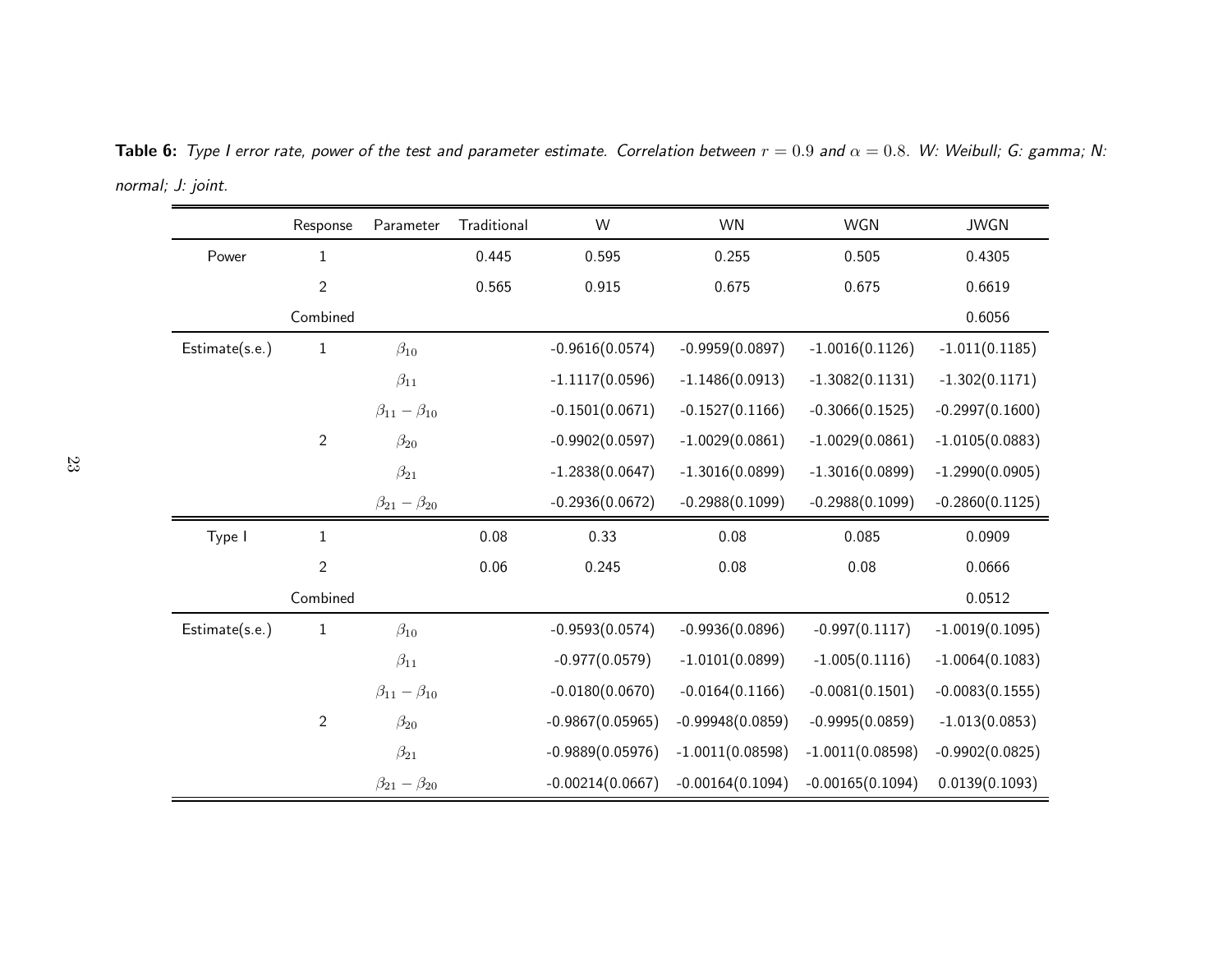|                | Response       | Parameter                 | Traditional    | W                  | <b>WN</b>         | WGN                | <b>JWGN</b>       |
|----------------|----------------|---------------------------|----------------|--------------------|-------------------|--------------------|-------------------|
| Power          | 1              |                           | 0.465          | 0.58               | 0.25              | 0.48               | 0.424             |
|                | $\overline{2}$ |                           | 0.555(111/200) | 0.915              | 0.69              | 0.69               | 0.633             |
|                | Combined       |                           |                |                    |                   |                    | 0.696             |
| Estimate(s.e.) | $\mathbf{1}$   | $\beta_{10}$              |                | $-0.9595(0.0574)$  | $-0.9940(0.0901)$ | $-0.9978(0.1116)$  | $-1.002(0.1136)$  |
|                |                | $\beta_{11}$              |                | $-1.108(0.0596)$   | $-1.1462(0.0917)$ | $-1.3035(0.11203)$ | $-1.2979(0.1132)$ |
|                |                | $\beta_{11}-\beta_{10}$   |                | $-0.1485(0.0671)$  | $-0.1522(0.1173)$ | $-0.3057(0.1510)$  | $-0.2945(0.1533)$ |
|                | $\overline{2}$ | $\beta_{20}$              |                | $-0.9903(0.05969)$ | $-1.0028(0.0835)$ | $-1.0028(0.0835)$  | $-1.011(0.08384)$ |
|                |                | $\beta_{21}$              |                | $-1.2823(0.0647)$  | $-1.2970(0.0874)$ | $-1.2970(0.0874)$  | $-1.2967(0.0885)$ |
|                |                | $\beta_{21} - \beta_{20}$ |                | $-0.2920(0.06719)$ | $-0.2942(0.1060)$ | $-0.2942(0.1060)$  | $-0.2811(0.1073)$ |
| Type I         | $\mathbf{1}$   |                           | 0.04           | 0.295              | 0.05              | 0.07               | 0.0666            |
|                | $\overline{2}$ |                           | 0.045          | 0.265              | 0.07              | 0.07               | 0.0588            |
|                | Combined       |                           |                |                    |                   |                    | 0.0504            |
| Estimate(s.e.) | $\mathbf{1}$   | $\beta_{10}$              |                | $-0.9594(0.0574)$  | $-0.9933(0.0898)$ | $-0.9950(0.1106)$  | $-0.994(0.1122)$  |
|                |                | $\beta_{11}$              |                | $-0.9775(0.0578)$  | $-1.0114(0.0901)$ | $-1.0075(0.1105)$  | $-1.002(0.1110)$  |
|                |                | $\beta_{11} - \beta_{10}$ |                | $-0.0180(0.0670)$  | $-0.0181(0.1168)$ | $-0.0125(0.1485)$  | $-0.0073(0.1537)$ |
|                | $\overline{2}$ | $\beta_{20}$              |                | $-0.9855(0.0596)$  | $-0.9980(0.0856)$ | $-0.9980(0.0856)$  | $-0.998(0.0848)$  |
|                |                | $\beta_{21}$              |                | $-0.9920(0.0598)$  | $-1.0037(0.0858)$ | $-1.0037(0.0858)$  | $-0.999(0.0851)$  |
|                |                | $\beta_{21} - \beta_{20}$ |                | $-0.0065(0.0667)$  | $-0.0057(0.1090)$ | $-0.0065(0.1089)$  | $-0.0005(0.1080)$ |

**Table 7:** Type I error rate, power of the test and parameter estimate. Correlation between  $r=0.6$  and  $\alpha=0.8$ . W: Weibull; G: gamma; N: normal; J: joint.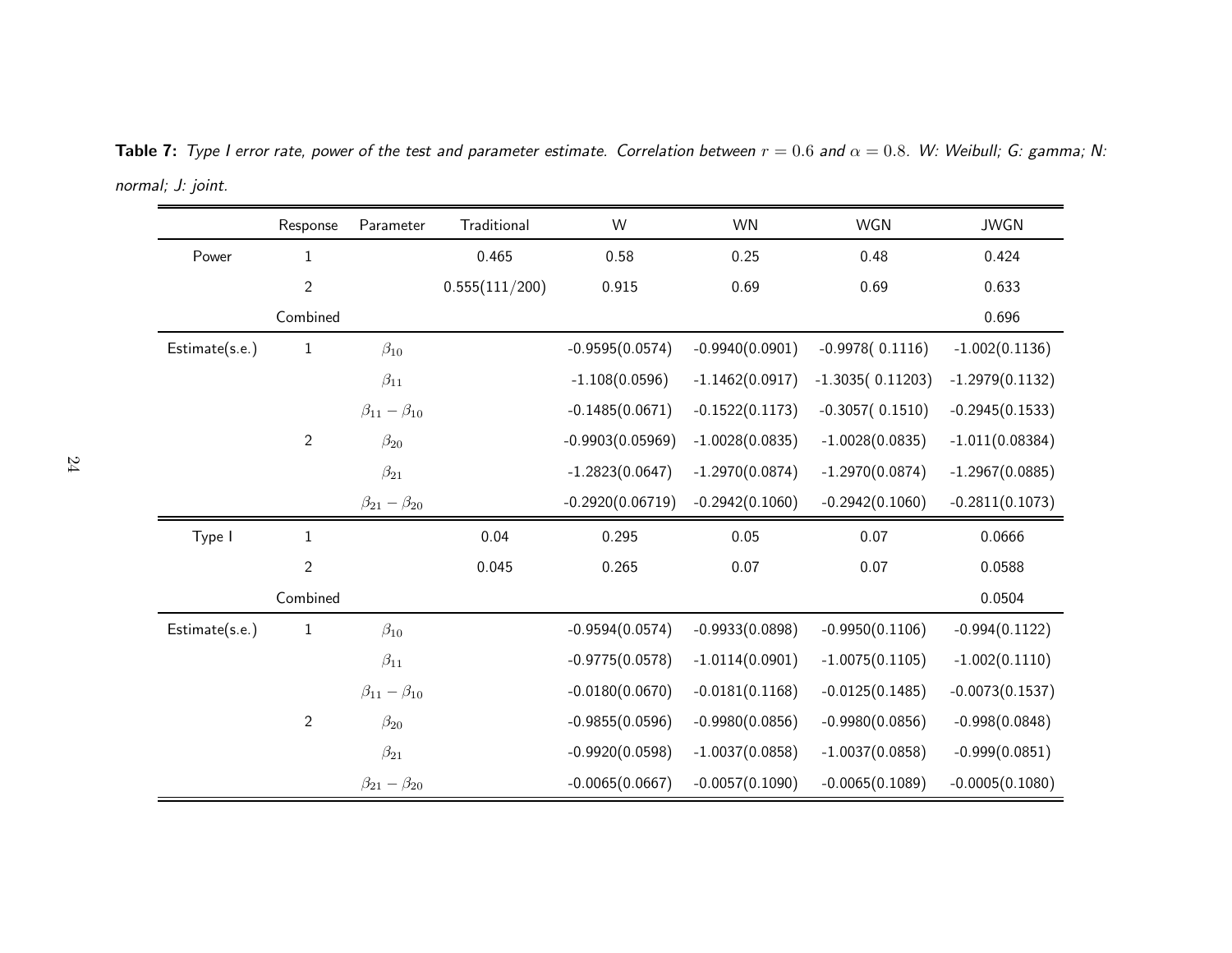|                | Response       | Parameter                 | Traditional | W                 | WN                | WGN               | <b>JWGN</b>       |
|----------------|----------------|---------------------------|-------------|-------------------|-------------------|-------------------|-------------------|
| Power          | $\mathbf{1}$   |                           | 0.34        | 0.43              | 0.23              | 0.33              | 0.262             |
|                | $\sqrt{2}$     |                           | 0.44        | 0.725             | 0.61              | 0.61              | 0.651             |
|                | Combined       |                           |             |                   |                   |                   | 0.648             |
| Estimate(s.e.) | $\mathbf{1}$   | $\beta_{10}$              |             | $-1.0258(0.0939)$ | $-1.076(0.1185)$  | $-1.0182(0.1367)$ | $-1.0216(0.1296)$ |
|                |                | $\beta_{11}$              |             | $-1.2015(0.0977)$ | $-1.2649(0.1229)$ | $-1.3044(0.1395)$ | $-1.2946(0.1312)$ |
|                |                | $\beta_{11} - \beta_{10}$ |             | $-0.1757(0.1061)$ | $-0.1889(0.1436)$ | $-0.2862(0.1774)$ | $-0.2654(0.1794)$ |
|                | $\overline{2}$ | $\beta_{20}$              |             | $-0.9892(0.0943)$ | $-1.0027(0.1049)$ | $-1.0027(0.1049)$ | $-1.0049(0.1008)$ |
|                |                | $\beta_{21}$              |             | $-1.2850(0.1026)$ | $-1.3014(0.1127)$ | $-1.3014(0.1127)$ | $-1.3080(0.1065)$ |
|                |                | $\beta_{21} - \beta_{20}$ |             | $-0.2958(0.1063)$ | $-0.2987(0.1236)$ | $-0.2987(0.1236)$ | $-0.3120(0.1236)$ |
| Type I         | $\mathbf 1$    |                           | 0.06        | 0.17              | 0.045             | 0.04              | 0.0394            |
|                | $\overline{2}$ |                           | 0.06        | 0.125             | 0.07              | 0.07              | 0.054             |
|                | Combined       |                           |             |                   |                   |                   | 0.0259            |
| Estimate(s.e.) | $\mathbf{1}$   | $\beta_{10}$              |             | $-1.0235(0.0939)$ | $-1.0731(0.1184)$ | $-1.0141(0.1367)$ | $-1.022(0.1341)$  |
|                |                | $\beta_{11}$              |             | $-1.0106(0.0933)$ | $-1.0609(0.1181)$ | $-1.0052(0.1359)$ | $-1.0138(0.1333)$ |
|                |                | $\beta_{11} - \beta_{10}$ |             | 0.0129(0.1059)    | 0.0121(0.1432)    | 0.0089(0.1757)    | 0.0047(0.1771)    |
|                | $\overline{2}$ | $\beta_{20}$              |             | $-0.9886(0.0943)$ | $-1.0024(0.1054)$ | $-1.0024(0.1054)$ | $-1.0096(0.1052)$ |
|                |                | $\beta_{21}$              |             | $-0.9883(0.0946)$ | $-0.9997(0.1055)$ | $-0.9997(0.1055)$ | $-1.0146(0.1034)$ |
|                |                | $\beta_{21} - \beta_{20}$ |             | 0.00039(0.1056)   | 0.00276(0.1238)   | 0.00276(0.1238)   | $-0.0035(0.1227)$ |

**Table 8:** Type I error rate, power of the test and parameter estimate. Correlation between  $r=0.9$  and  $\alpha=1.5$ . W: Weibull; G: gamma; N: normal; J: joint.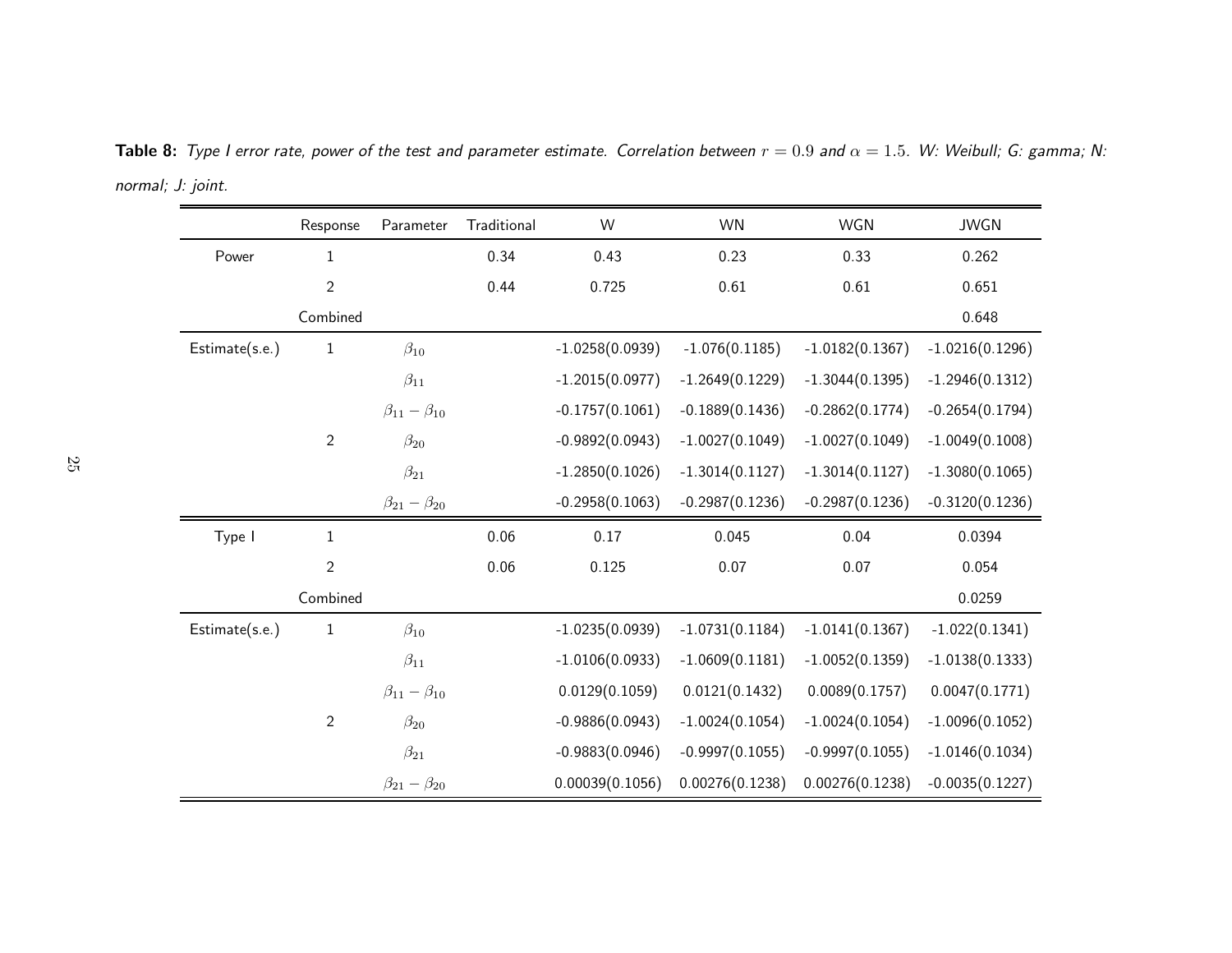|                | Response       | Parameter                 | Traditional | W                  | <b>WN</b>          | WGN                | <b>JWGN</b>       |
|----------------|----------------|---------------------------|-------------|--------------------|--------------------|--------------------|-------------------|
| Power          | $\mathbf{1}$   |                           | 0.305       | 0.435              | 0.23               | 0.335              | 0.276             |
|                | $\sqrt{2}$     |                           | 0.46        | 0.73               | 0.64               | 0.64               | 0.6               |
|                | Combined       |                           |             |                    |                    |                    | 0.612             |
| Estimate(s.e.) | $\mathbf{1}$   | $\beta_{10}$              |             | $-1.0248(0.0939)$  | $-1.0754(0.1186)$  | $-1.0170(0.1366)$  | $-1.0359(0.1368)$ |
|                |                | $\beta_{11}$              |             | $-1.2044(0.0979)$  | $-1.2667(0.1230)$  | $-1.3052(0.1393)$  | $-1.3176(0.1387)$ |
|                |                | $\beta_{11} - \beta_{10}$ |             | $-0.1795(0.1061)$  | $-0.1913(0.1437)$  | $-0.2882(0.1773)$  | $-0.2746(0.1829)$ |
|                | $\sqrt{2}$     | $\beta_{20}$              |             | $-0.9983(0.0946)$  | $-1.0099(0.10417)$ | $-1.0099(0.10417)$ | $-1.0024(0.1022)$ |
|                |                | $\beta_{21}$              |             | $-1.2803(0.10238)$ | $-1.2961(0.1118)$  | $-1.2961(0.1118)$  | $-1.2923(0.1111)$ |
|                |                | $\beta_{21} - \beta_{20}$ |             | $-0.2820(0.1063)$  | $-0.2862(0.1220)$  | $-0.2862(0.1220)$  | $-0.2857(0.1280)$ |
| Type I         | $\mathbf{1}$   |                           | 0.04        | 0.165              | 0.035              | 0.035              | 0.041             |
|                | $\overline{2}$ |                           | 0.06        | 0.095              | 0.07               | 0.07               | 0.062             |
|                | Combined       |                           |             |                    |                    |                    | 0.0396            |
| Estimate(s.e.) | $\,1\,$        | $\beta_{20}$              |             | $-1.0241(0.0938)$  | $-1.0726(0.1181)$  | $-1.0133(0.1368)$  | $-1.0194(0.1282)$ |
|                |                | $\beta_{11}$              |             | $-1.008(0.0933)$   | $-1.0572(0.1177)$  | $-0.9988(0.1361)$  | $-0.9893(0.1266)$ |
|                |                | $\beta_{11} - \beta_{10}$ |             | 0.0161(0.1059)     | 0.0154(0.1427)     | 0.0144(0.1759)     | 0.0307(0.1777)    |
|                | $\overline{2}$ | $\beta_{20}$              |             | $-0.9835(0.0942)$  | $-0.9961(0.1045)$  | $-0.9961(0.1045)$  | $-1.0072(0.1031)$ |
|                |                | $\beta_{21}$              |             | $-0.9823(0.0945)$  | $-0.9929(0.1046)$  | $-0.9929(0.1046)$  | $-1.0011(0.0989)$ |
|                |                | $\beta_{21} - \beta_{20}$ |             | 0.0012(0.1056)     | 0.0032(0.1225)     | 0.0032(0.1225)     | 0.0115(0.1223)    |

**Table 9:** Type I error rate, power of the test and parameter estimate. Correlation between  $r=0.6$  and  $\alpha=1.5$ . W: Weibull; G: gamma; N: normal; J: joint.